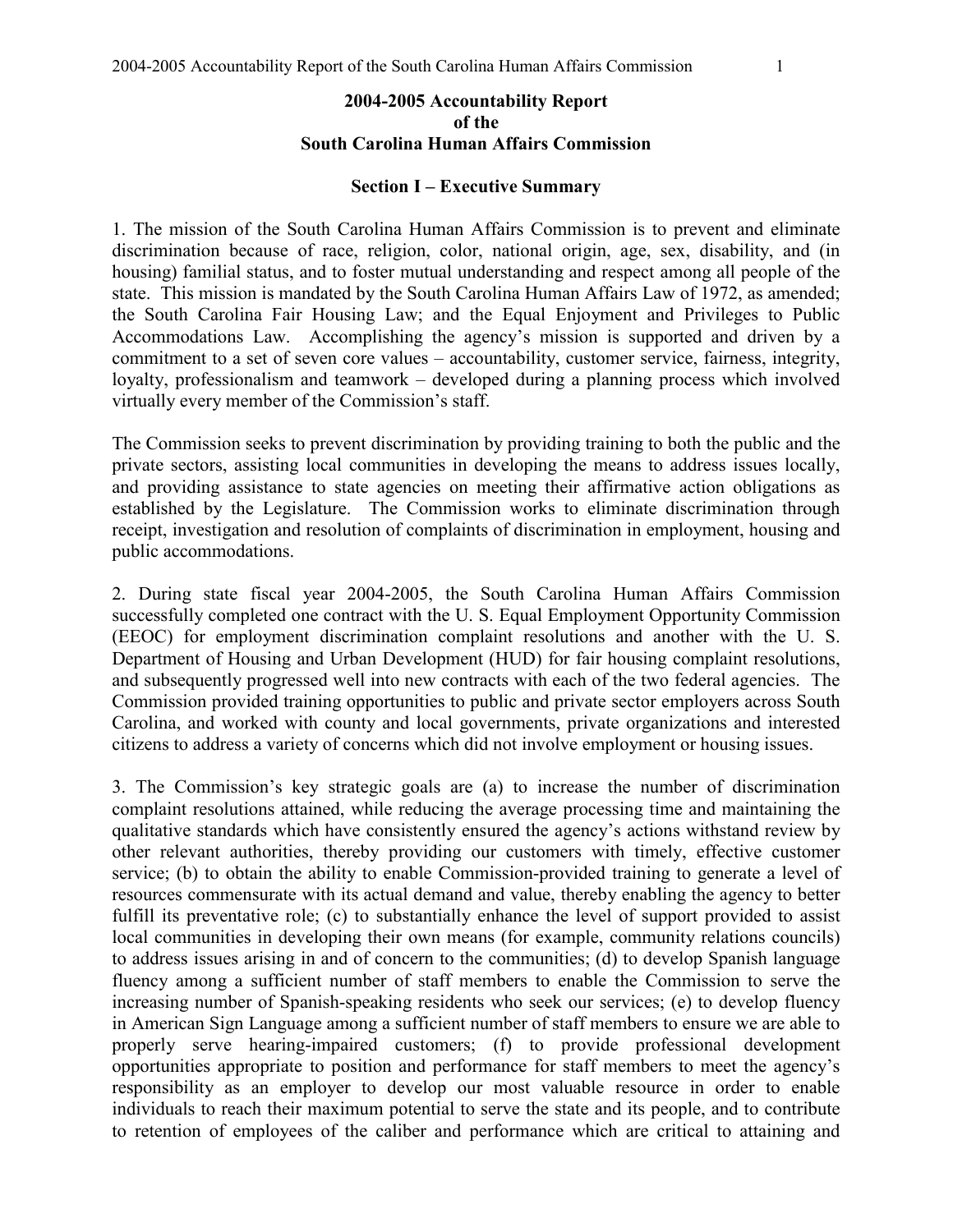maintaining "an agency of excellence"; (g) to ensure that the agency obtains and retains the resources (financial, personnel, facilities and equipment) required to serve our customers at the qualitative and quantitative levels expected by the Legislature as well as our customers; and (h) to attain full state funding for the agency, thereby stabilizing the Commission's financial structure and reducing the dependence of this state agency on federal funds and the control which often accompanies such dependency.

4. The state's financial situation over the past several fiscal years and the resulting state budget reductions reduced the Commission's state appropriations by a cumulative total of over 43%. These reductions have dealt damaging blows to an already small agency which has never experienced funding and resource levels commensurate with the level of statewide responsibilities which have been mandated for it over the years. The impact of these reductions has been particularly evident in terms of personnel, the key resource which is essential in carrying out the agency's responsibilities as established by the Legislature. Receipt of the agency's share of the "Maybank funds" helped stabilize the Commission's state appropriations at the reduced level to which they had declined over the preceding several years but were not sufficient to restore the agency's ability to address the continuing, growing impact of the prior reductions on the agency's legitimate needs.

During October, 2000, the Commission lost a key investigative staff member who could not subsequently be replaced due to financial constraints. The budget reduction imposed on the agency in state fiscal year 2000-2001 required that the agency's sole Deputy Commissioner position (vacated by the retirement of the former incumbent) be left unfilled, requiring in turn that many of the duties and responsibilities of the former Deputy Commissioner be reassigned to other staff members, all of whom already had full time responsibilities, without the ability to properly compensate them for what is now required of them. Budget reductions also required a reduction-in-force of two filled FTEs, resulting in the loss of two individuals formerly employed in the Community Relations Division, reducing the agency's ability to continue to assist local communities at established levels and crippling attainment of the goal to enhance those services. During state fiscal year 2001-2002, one of the agency's most productive Intake Officers left state government to accept a higher salary and anticipated greater career opportunities offered by an agency of local government; once again, the Commission was unable to fill the resulting vacancy due to budgetary constraints. During state fiscal year 2002-2003, both the agency's Legal Counsel and another productive Intake Officer left state government; the responsibilities of the former Legal Counsel were reassigned to the only other staff member who is an attorney, and the critical responsibilities he had been performing were reassigned as additional duties to other employees. The 2003-2004 budget reduction experienced by the agency was addressed by the imposition of an agency-wide five-day furlough, the cumulative result of which was to effectively shut the agency down for a period equal to the furlough period. On March 1, 2004, an experienced Investigator was transferred to the Intake Division to reinforce the agency's ability to provide timely intake services; however, due to financial constraints he could not be replaced in investigations, and the agency's complaint resolution capacity suffered a corresponding reduction increasing the demands and pressures on the remaining investigative staff.

Staff turnover in state fiscal year 2005-2006 alone will equal that described in the preceding paragraph. Exclusive of any other departures due to any other reasons, at least nine staff members (out of the agency's total staff of 43) will leave during the fiscal year due to retirement. The retiring employees will include two Division Directors, the agency's Accounting Manager,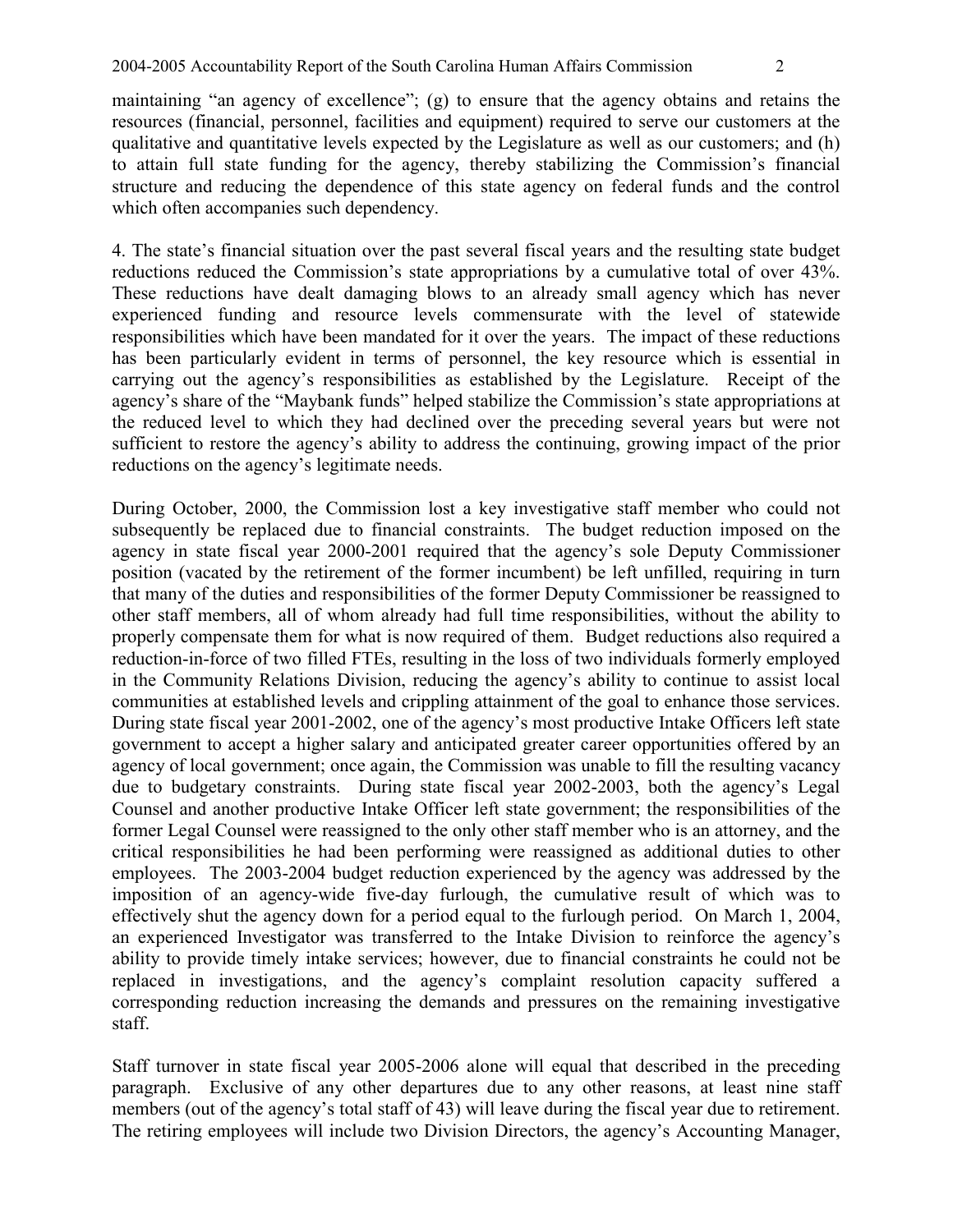the Human Resources Manager, the Procurement Specialist, a Technical Services Program Coordinator, two Investigators, and the agency's Receptionist. These positions remain funded, and will be filled. However, the loss of so many senior individuals will certainly have a significant impact on agency operations until their replacements are fully "up to speed." Loss of the two experienced, productive Investigators will cost the agency approximately \$9,000 per month in lost federal contract funds due to the loss of production capacity. The lost capacity will not be immediately replaced by filling the vacancies, since the new Investigators will have to be trained and "brought up to speed", and even then they are unlikely to attain the productivity levels of their predecessors during the fiscal year or much less offset the loss of funds during what will remain of that year.

Filling the nine soon-to-be-vacated positions will maintain current capacity; it will not address critical identified staffing needs which have had to remain unresolved due to budget reductions. Those which are deemed to be of the most urgent priority will be addressed in the agency's request for state appropriations in the 2006-2007 budget, as will the office space and equipment required for these positions.

Due to the magnitude and the corresponding loss of resources, the cumulative impact of the series of budget reductions experienced by the Commission required the elimination of all expenditures not absolutely essential to basic day-to-day operations at a subsistence level. This eliminated the ability to fulfill many of the agency's longstanding strategic goals, including enhancing the agency's complaint resolution capacity, building staff fluency in either Spanish or American Sign Language, and providing the legitimate professional development opportunities which are critical to the future of the agency.

The adverse impact carried over to the agency's ability to meet its information technology needs, which has a direct effect on efficiency, effectiveness and productivity. For example, the agency's currently installed personal computers have been in use for approximately six years, well beyond the three-to-five year life span recommended by the Budget and Control Board's Chief Information Officer. Increasing failures, software issues and corresponding service/repair expenses have reached the point where these issues are truly critical. Accordingly, the replacement and upgrading of the agency's information technology equipment and services will be addressed in the Commission's 2006-2007 budget request.

Certain basic costs of doing business are external and not under the complete control of this or any other agency. Once such cost is rent. The rent on the agency's office space will increase during state fiscal year 2006-2007, and this will be addressed in the agency's budget request.

5. The Commission uses the accountability report to improve organizational performance in both retrospective and prospective perspectives. The agency utilizes the report as a vehicle to review and assess its performance over the preceding state fiscal year, to identify trends, and to determine opportunities for improvement and critical needs. The agency also uses the report as a key basis for organizational planning to help determine how to effectively and efficiently meet its responsibilities with available resources and to set corresponding priorities.

## **Section II – Business Overview**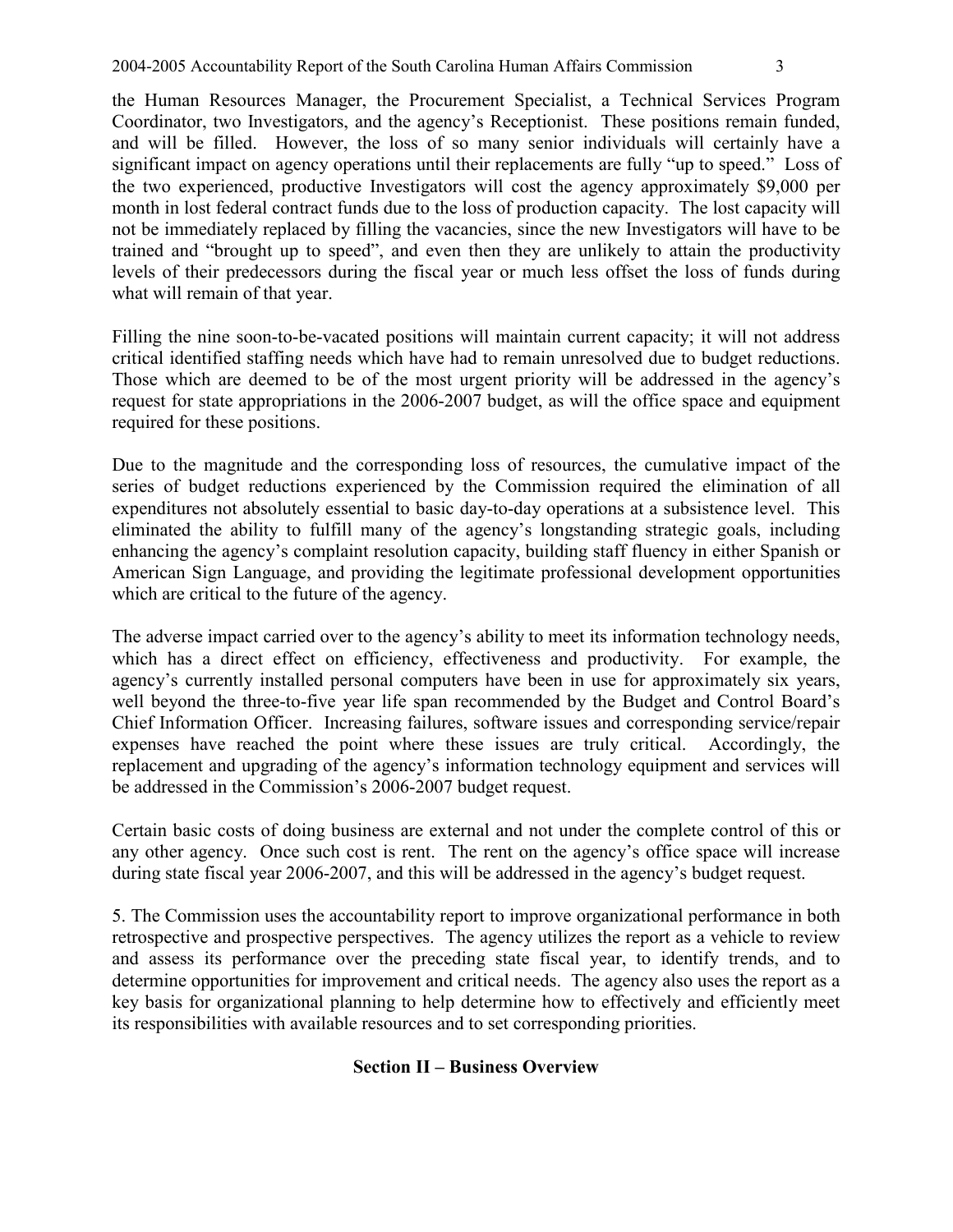1. The Commission currently employs forty-three (43) individuals in full-time positions and one temporary employee (employed under a HUD Hispanic-outreach grant). The agency does not have any part-time employees.

2. The Commission's offices are located at 2611 Forest Drive, Suite 200, Columbia, South Carolina 29204. The agency does not have any other operating locations.

3. Expenditures/Appropriations Chart

|                                          | 03-04 Actual Expenditures |                         | 04-05 Actual Expenditures |                                | 05-06 Appropriations Act |                                |  |
|------------------------------------------|---------------------------|-------------------------|---------------------------|--------------------------------|--------------------------|--------------------------------|--|
| <b>Major Budget</b><br><b>Categories</b> | <b>Total Funds</b>        | General<br><b>Funds</b> | <b>Total Funds</b>        | <b>General</b><br><b>Funds</b> | <b>Total Funds</b>       | <b>General</b><br><b>Funds</b> |  |
| Personal<br>Service                      | \$1,894,132.              | \$1,198,021.            | \$1,754,586.              | \$971,590.                     | \$1,656,279.             | \$1,033,182.                   |  |
| Other<br>Operating                       | \$428,637.                | \$223,097.              | \$344,806.                | \$184,944.                     | \$540,205.               | \$321,014.                     |  |
| Special Items                            | \$                        | \$                      | \$                        | \$                             | \$                       | \$                             |  |
| Permanent<br>Improvements                | \$                        | \$                      | \$                        | \$                             | \$                       | \$                             |  |
| Case Services                            | \$                        | \$                      | \$                        | $\mathbf S$                    | \$                       | \$                             |  |
| Distributions to<br>Subdivisions         | \$                        | \$                      | \$                        | \$                             | \$                       | \$                             |  |
| <b>Fringe Benefits</b>                   | \$517,924.                | \$326,305.              | \$464,645.                | \$249,529.                     | \$529,842.               | \$351,430.                     |  |
| Non-recurring                            | \$                        | \$                      | \$217,840.                | \$                             | \$                       | \$                             |  |
| <b>Total</b>                             | \$2,840,693.              | \$1,747,423.            | \$2,781,877.              | \$1,406,063.                   | \$2,726,326.             | \$1,705,626.                   |  |

## **Base Budget Expenditures and Appropriations**

## **Other Expenditures**

| <b>Sources of Funds</b> | 03-04 Actual Expenditures | 04-05 Actual Expenditures |
|-------------------------|---------------------------|---------------------------|
| Supplemental Bills      |                           |                           |
| Capital Reserve Funds   |                           | DU.                       |
| <b>Bonds</b>            |                           | JU.                       |

# 4. Major Program Area Chart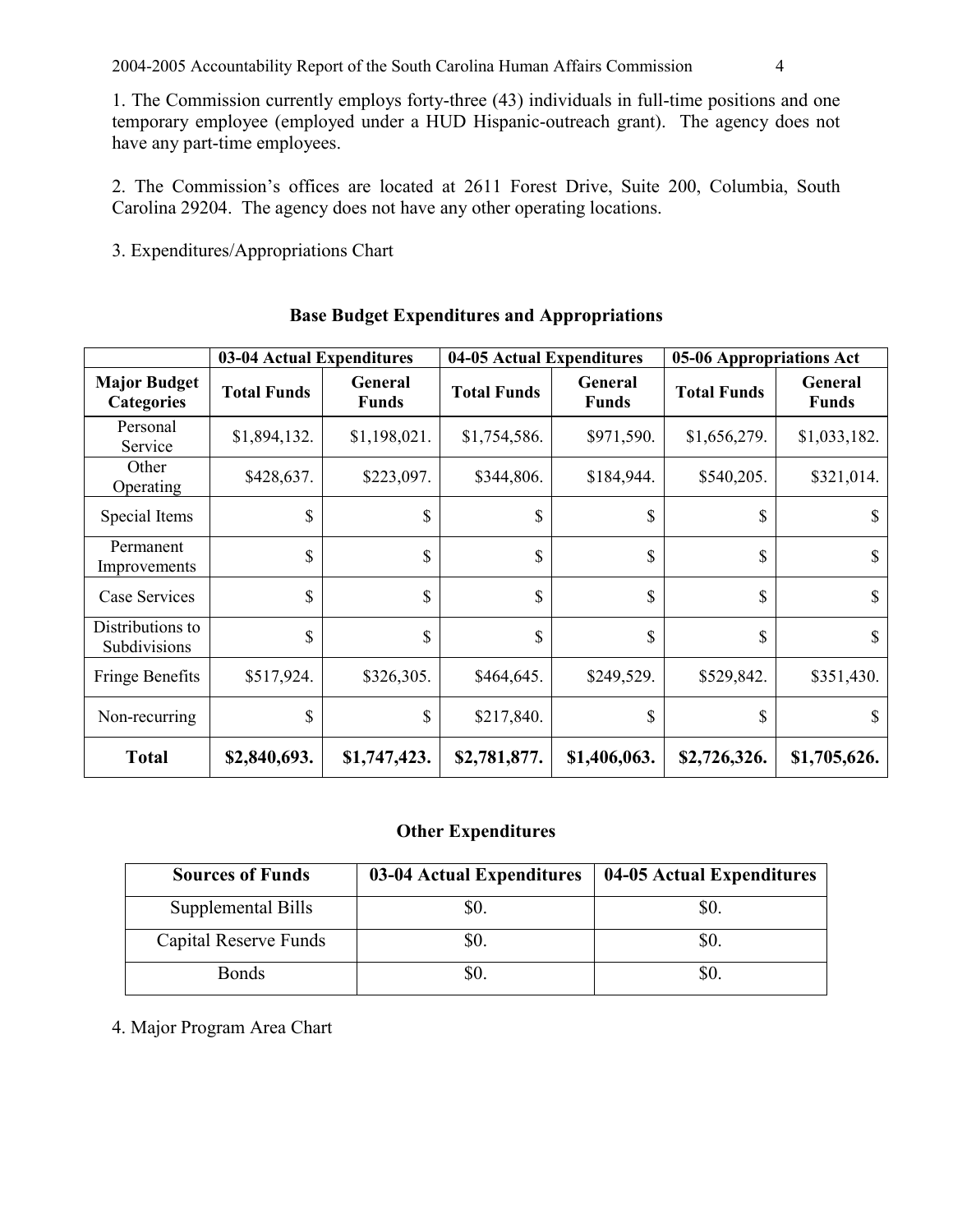## **Major Program Areas**

| Program<br><b>Number and</b><br><b>Title</b> | <b>Major Program</b><br><b>Area Purpose</b><br>(Brief)                                                                            | FY 03-04 Budget<br><b>Expenditures</b> |           |     | FY 04-05 Budget<br><b>Expenditures</b> |           |        | <b>Key Cross</b><br><b>References</b><br>for<br>Financial<br>Results* |
|----------------------------------------------|-----------------------------------------------------------------------------------------------------------------------------------|----------------------------------------|-----------|-----|----------------------------------------|-----------|--------|-----------------------------------------------------------------------|
| I.<br>Administration                         | To provide<br>administrative<br>direction, control and<br>support for the<br>agency.                                              | State:                                 | 375,109   |     | State:                                 | 569,587   |        | 7.1                                                                   |
|                                              |                                                                                                                                   | Federal:                               |           |     | <b>Federal:</b>                        |           |        |                                                                       |
|                                              |                                                                                                                                   | Other:                                 | 9,80      |     | Other:                                 | 33,497    |        |                                                                       |
|                                              |                                                                                                                                   | <b>Total:</b>                          | 384,914   |     | <b>Total:</b>                          | 603,084   |        |                                                                       |
|                                              |                                                                                                                                   | % of Total Budget:                     |           | 14% | % of Total Budget:                     |           | 22%    |                                                                       |
|                                              | To provide technical<br>services, training,<br>affirmative action<br>reporting and<br>community relations<br>consulting services. | State:                                 | 544,193   |     | State:                                 | 206,161   |        | $7.2d-1$                                                              |
| II. Consultive<br>Services<br>III.           |                                                                                                                                   | <b>Federal:</b>                        |           |     | <b>Federal:</b>                        |           |        | $7.2e-1$                                                              |
|                                              |                                                                                                                                   | Other:                                 | 90,391    |     | Other:                                 | 122,057   |        | $7.2f-1$                                                              |
|                                              |                                                                                                                                   | <b>Total:</b>                          | 634,584   |     | <b>Total:</b>                          | 328,218   |        | $7.2g-1$                                                              |
|                                              |                                                                                                                                   | % of Total Budget:                     |           | 22% | % of Total Budget:                     |           | 12%    |                                                                       |
| Compliance<br>Programs                       | To provide intake,<br>referral, investigative,<br>mediation and<br>complaint resolution<br>services.                              | State:                                 | 501,815   |     | State:                                 | 380,786   |        | $7.2a-1$                                                              |
|                                              |                                                                                                                                   | <b>Federal:</b>                        | 263,125   |     | <b>Federal:</b>                        | 267,737   |        | $7.2b-1$                                                              |
|                                              |                                                                                                                                   | Other:                                 | 538,330   |     | Other:                                 | 692,339   |        | $7.2c-1$                                                              |
|                                              |                                                                                                                                   | <b>Total:</b>                          | 1,303,270 |     | <b>Total:</b>                          | 1,340,862 |        |                                                                       |
|                                              |                                                                                                                                   | % of Total Budget:                     |           | 46% | % of Total Budget:                     |           | 48%    |                                                                       |
|                                              |                                                                                                                                   | State:                                 | 326,306   |     | State:                                 | 249,529   |        |                                                                       |
| IV. Employer<br>Contributions                |                                                                                                                                   | <b>Federal:</b>                        | 42,842    |     | <b>Federal:</b>                        | 52,639    |        |                                                                       |
|                                              |                                                                                                                                   | Other:                                 | 148,777   |     | Other:                                 | 207,545   |        |                                                                       |
|                                              |                                                                                                                                   | <b>Total:</b>                          | 517,925   |     | <b>Total:</b>                          | 509,713   |        |                                                                       |
|                                              |                                                                                                                                   | % of Total Budget:                     |           | 18% | % of Total Budget:                     |           | $18\%$ |                                                                       |

Below: List any programs not included above and show the remainder of expenditures by source of funds.

| Remainder of<br>Expenditures: | State:             |  | State:             |  |  |
|-------------------------------|--------------------|--|--------------------|--|--|
|                               | Federal:           |  | Federal:           |  |  |
|                               | Other:             |  | Other:             |  |  |
|                               | Total:             |  | Total:             |  |  |
|                               | % of Total Budget: |  | % of Total Budget: |  |  |
|                               |                    |  |                    |  |  |

\* Key Cross-References are a link to the Category 7 - Business Results. These References provide a Chart number that is included in the 7th section of this document

5. The agency's key customer segments are the individuals who file complaints of discrimination (Complainants); the Respondents against which such complaints are filed; the attorneys representing these parties; individuals who contact the agency for information and/or referral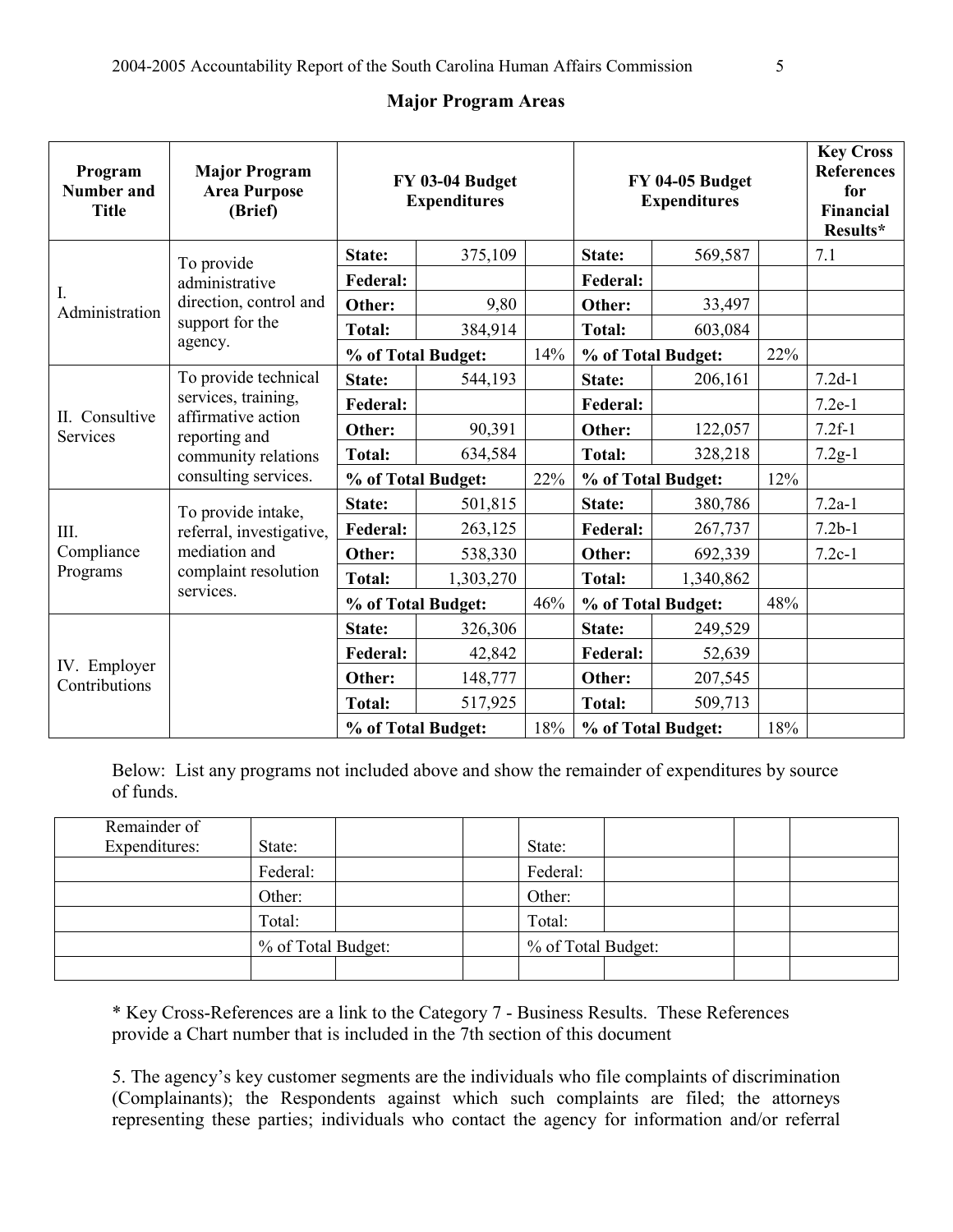who do not subsequently file complaints of discrimination; the agencies, organizations and individuals receiving training services and/or affirmative action program assistance; the Legislature, which requires and receives the annual report on the affirmative action status of state agencies prepared by the Commission; local communities which receive assistance in developing local issue resolution capabilities; and the EEOC and the HUD, which receive the results of the Commission's complaint resolution efforts.

6. The Commission's key stakeholders (other than customers) are the general citizenry, both individual and corporate, of South Carolina; the Governor and the Legislature; other organizations which share the Commission's interest in the well-being of and the quality of life in the state; and the members of the agency's staff.

7. The agency's key suppliers are the taxpayers of South Carolina; the agencies and organizations which serve as referral resources; the organizations which provide the Commission with information and other assistance; and the vendors from which the agency purchases goods and services.

8. The agency's employed staff functions under the guidance of a fifteen-member board of citizens (Commission Members) appointed by the Governor. The Commission Members serve as the policy-making body of the agency, serve in an oversight capacity for agency operations, and review and approve findings and decisions regarding complaints of employment discrimination filed against agencies of state government. The Commission Members recommend and the Governor appoints an agency head, the Commissioner, who is the agency's chief executive officer. The Commissioner is ultimately responsible for daily operations, including hiring, assigning staff members and other resources, managing the agency, and carrying out policy as set by the Commission Members.

The agency's structure is divided into three general areas: the Administration Unit, the Compliance Programs Unit, and the Consultative Services Unit.

The Administration Unit is composed of the Office of the Commissioner and the elements which provide staff support to the agency and to the line elements. The staff elements include Fiscal; Information Resources; Legal Counsel; Human Resources; Public Affairs; Purchasing; and an Executive Assistant to the Commissioner who provides coordinating services for various agency elements and activities.

The Compliance Programs Unit, one of the agency's two principle line elements, is composed of the Intake Division, which provides intake, information and referral services; three divisions – Age and Disability; Private Sector; and Public Sector – which provide employment discrimination complaint investigation/resolution services; the Fair Housing Division, which provides fair housing complaint investigation/resolution services; and Mediation Services, which provides professional mediation assistance to Complainants and Respondents seeking to resolve complaints of employment discrimination without a formal investigation of the merits.

The Consultative Services Unit, the second of the agency's principle line elements, is composed of two divisions. The Community Relations Division works with local communities as previously described, provides public accommodations complaint investigation/resolution services, and conducts the agency's A-95 circular review process. The Division of Staff Development, Training and Technical Services provides EEO training to state agencies and other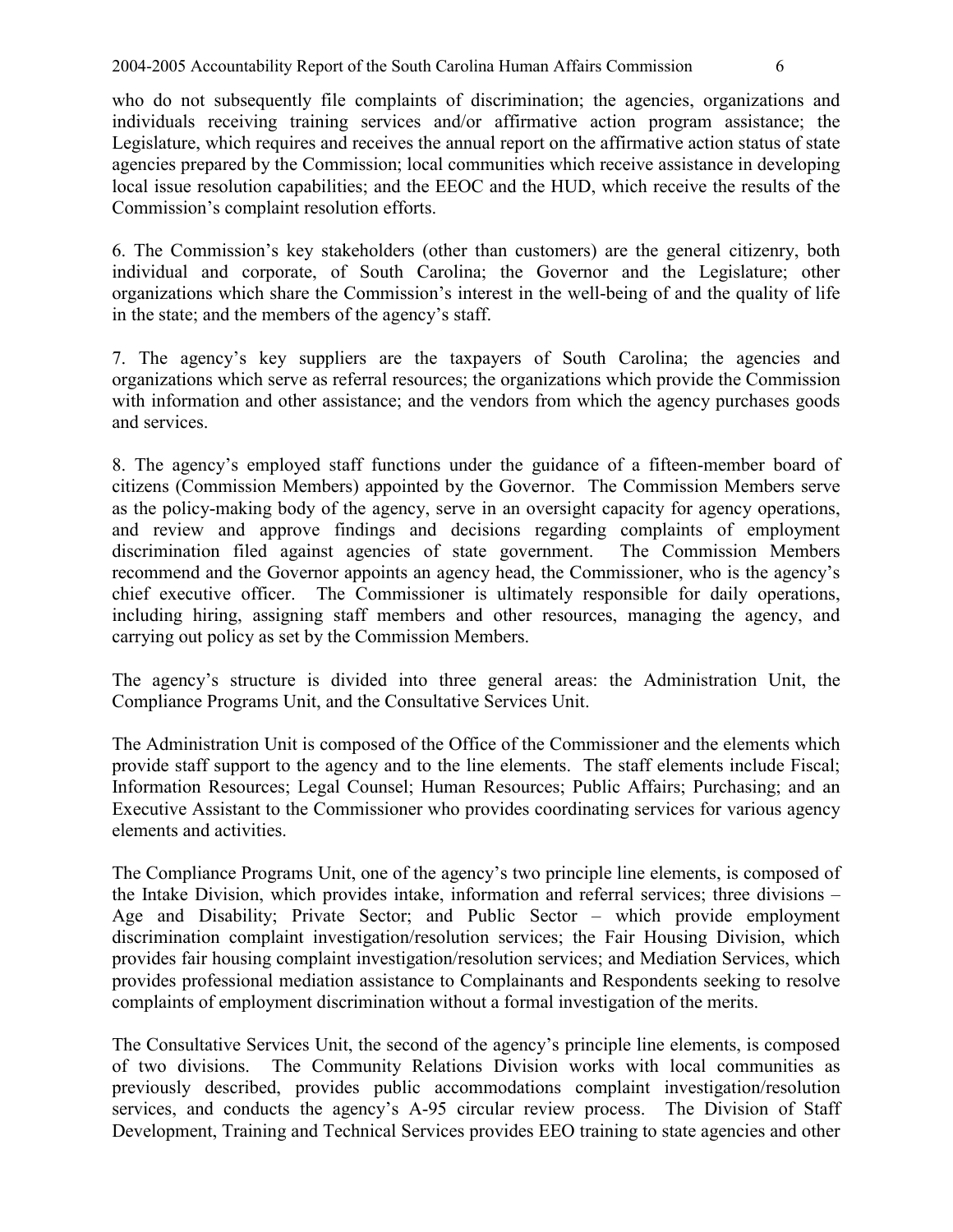entities, assists state agencies with the development of affirmative action plans, prepares the annual report to the Governor and the Legislature on the status of state agencies' affirmative action plans, and conducts compliance reviews and impact studies annually for state agencies.

Each of the line divisions is composed of a Division Director and the professional staff (Intake Officers, Investigators, Community Relations Consultants, and Technical Services Consultants) necessary to provide the services required of each of the respective divisions.

## **Section III – Elements of the Malcolm Baldrige Award Criteria**

# **Category 1 – Leadership**

1.a) Short-term and long-term direction are set through consultation with Commission Members (the entire board and/or committees of the board, as appropriate), the agency's management team, and other staff members as appropriate on a case-by-case basis. These consultations incorporate input received from the Governor, the Legislature, the EEOC, the HUD, and constituent groups. Direction is deployed through the members of the management team; promulgation of necessary policies and procedures; and by goals, objectives and standards required to implement the decisions establishing direction. Direction is communicated through a variety of means intended to maintain an ongoing flow of two-way communications, including agency staff meetings; issuance of memoranda and written guidance if necessary; division-level staff meetings; and day-to-day communications by all members of the management team with staff as well as with peers.

b) Performance expectations are set by management in consultation with affected staff members based on review of the agency's responsibilities, goals and objectives; assessment of anticipated resource levels; review of current performance levels and opportunities for improvement; assessment of external factors which may impact the agency in the reasonably foreseeable future; and prioritization of activities in light of demand for services and the supply of resources available. Performance expectations are deployed through agency policy and, to the individual level, through performance evaluation criteria and standards. Performance expectations are communicated through staff meetings at the agency and division levels, through various forms of written guidance, and through individual meetings (both formal and informal) of management with staff members.

c) Organizational values were identified during the agency's first strategic planning effort, a process which involved virtually every agency staff member. The extensive discussions over a period of many weeks resulted in the identification of seven overarching values, which were then reviewed, discussed and approved by the agency's board (Commission Members). Deployment occurred through the participation of the staff, and ultimately of the board, in the identification and adoption of these values. These values are communicated and reinforced through publication, through referral to them by the Commissioner and by members of the management team during staff meetings and one-on-one conversations, and by their conspicuous display in the agency's board room which is regularly used by all staff members.

d) Empowerment and innovation are "set" through management's recognition of the knowledge, skills and abilities of all agency staff members; its emphasis on responsibility and accountability; its appreciation for creativity, enthusiasm and responsibly exercised initiative; its commitment to providing opportunities for professional growth and development; and its acceptance of good-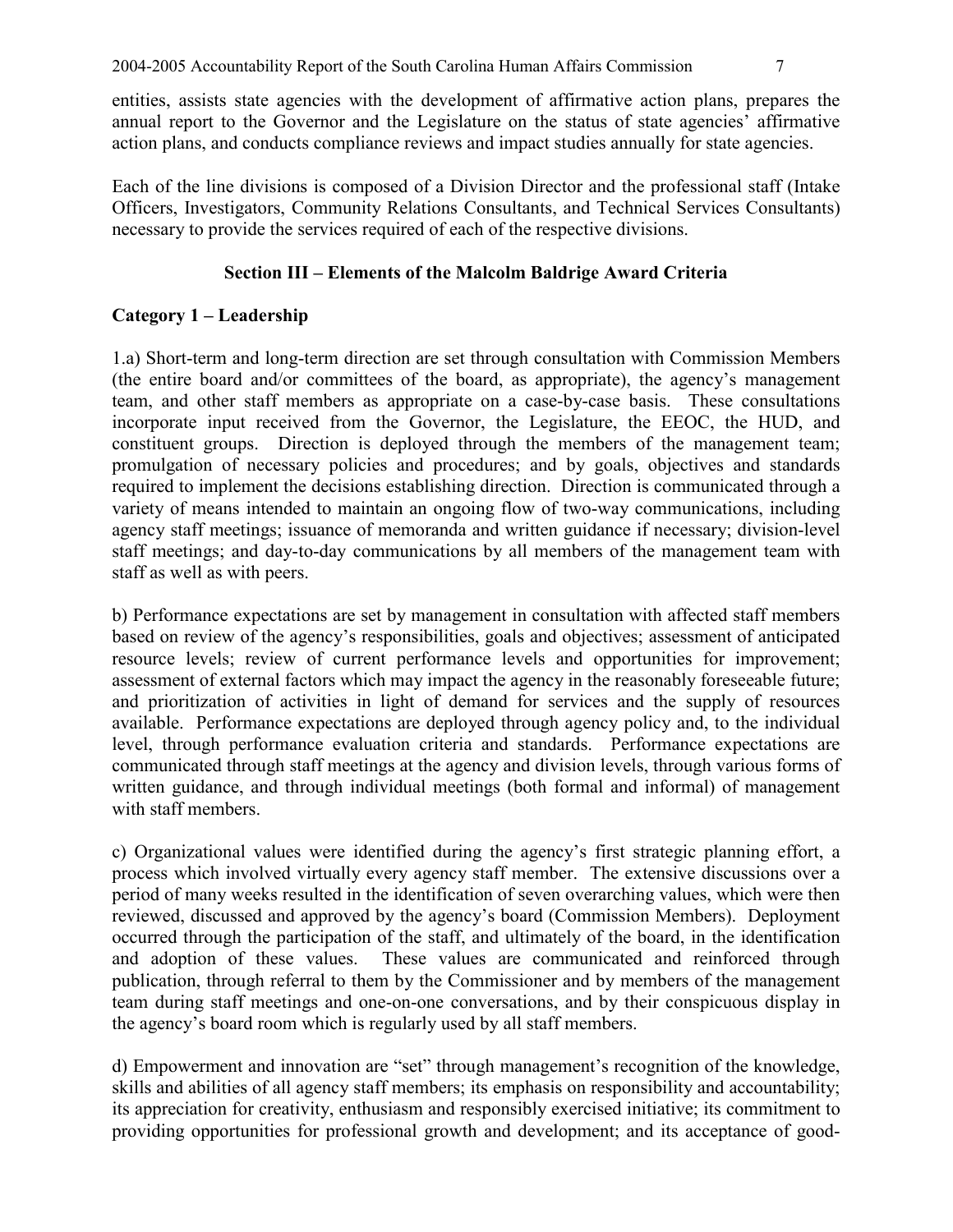faith mistakes and failures as learning opportunities which are inevitable in a dynamic, participatory environment. Empowerment and innovation are deployed through the chief executive's emphasis to management of his expectations for such an approach, by his personal modeling of that approach, and by management's parallel implementation of that approach. Empowerment and innovation are communicated by active solicitation of ideas and input; by timely consideration of suggestions, by implementation of approved recommendations, and by feedback regardless of the action taken; by actively seeking to provide opportunities for decision-making, supporting those efforts but not "taking over" either the process or the decision; by working with staff members to help them learn from the decision-making experience; and by acknowledging and appreciating initiative, input and legitimate decisionmaking even when the results are less than optimal.

e) Organizational and employee learning are set by the agency's commitment to improvement and recognition that improvement is founded on attaining, maintaining and increasing knowledge at both the organizational and the individual levels; by the agency head's affirmative commitment to developing a true learning organization; by widespread, intra-staff awareness of the agency's history of support for professional growth and development; and by the recognition that the agency's low turnover, low growth and long tenure of staff members (except for unusual years such as will be experienced by the agency during state fiscal year 2005-2006) mean that unless organizational knowledge is captured and protected and every appropriate opportunity is taken to train and develop staff resources, the agency will suffer significant losses as longserving staff members retire (as nine will in 2005-2006) or otherwise leave the agency to pursue career growth and other opportunities. Organizational and employee learning are deployed through efforts to ensure that policies, procedures and practices are properly documented and kept up-to-date; that best practices are identified, documented and shared; that even day-to-day activities, as well as unique situations, are viewed as learning opportunities; and that every member of the staff is encouraged to share his/her insights, experiences and "lessons learned" (what did not work, as well as what did; to what effect; and why). Organizational and employee learning are communicated through agency and division staff meetings, through publications, and through ongoing vertical and horizontal interactions.

f) Ethical behavior is set through the identification and reinforcement of the agency's mission, vision and values; through the formal requirements of the state ethics law; through the Commissioner's personal emphasis on ethical standards and conduct; and by the agency's emphasis on accountability and responsibility. Ethical behavior is deployed through the staff's participation in identification of the agency's values; through posting the formal requirements of the state ethics law; and through the agency head's modeling, and that of the other members of the management team, of the expected standards and conduct. Ethical behavior is communicated through publication and display of the agency's mission, vision and values; through staff training on the requirements of the state ethics law; through presentation and discussion of ethical standards and conduct in agency staff meetings and in personal interactions; and by acknowledging and reinforcing behavior which exemplifies such standards and conduct.

2. The agency's senior leaders establish and promote a focus on customers through a variety of means. These means include customer service training for managers and staff; defining and discussing many relationships in terms of customers (rather than only in more distant, impersonal terms like "Complainant" or "Respondent") in order to raise and enhance awareness; raising and discussing customer/customer service topics and issues during agency and division staff meetings; reviewing customer input (letters, etc.) and available customer satisfaction measures;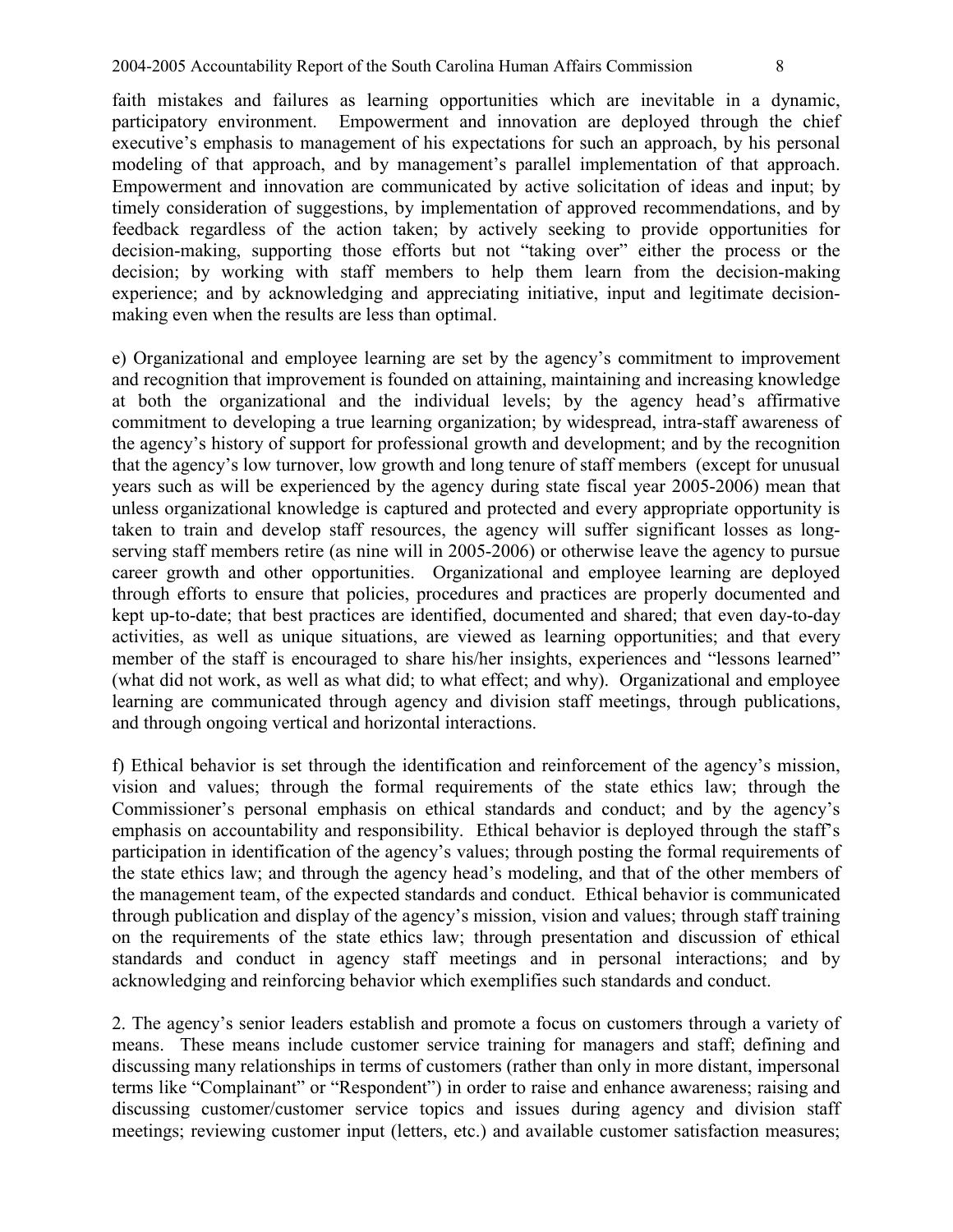talking with (face-to-face, telephone) customers; sharing observations, assessments and recommendations with staff members on both a group and an individual basis; and recognizing and expressing appreciation for staff members' efforts to serve customers in a manner at least consistent with the agency's expectations.

3. Senior leaders maintain fiscal, legal and regulatory accountability by maintaining familiarity with the applicable standards; insisting that the spirit as well as the letter of such standards be fulfilled; carefully reviewing – and acting on, if necessary – the results of all fiscal and operational audits, reoccurring and special reports, contract performance reviews, and related documents; and holding the responsible personnel accountable for compliance.

4. Senior leaders regularly review a number of key performance measures, including monthly and annual total final actions attained (by individual Investigators and by overall total); final action totals divided by type; on a monthly and an annual basis, average processing time by individual Investigators as well as overall; customer service input received from Complainants and Respondents; training requests, the number of attendees, and the training evaluations received from attendees; reports from the agency's Fiscal Officer regarding adherence to the agency's budget and expenditure goals, etc.; and the occurrence of any unusual or unanticipated events which reflect or otherwise impact on performance.

5. Organizational performance review findings and employee feedback are reviewed and discussed during regular and special meetings of the management team to assess their content, analyze their meaning and determine how they may best be used to improve leadership and managerial effectiveness. Individuals who receive feedback from staff members are encouraged to take advantage of that feedback as a positive resource, to consider its applicability and potential benefit, and to share the lessons learned with the other members of the agency's leadership.

6. The Commission addresses the current and potential public impact of our products, programs, services and operations by ensuring staff members are properly trained to fulfill their duties and responsibilities; by monitoring adherence to standards; by constantly seeking methods to improve performance while at least maintaining current standards; by welcoming input and constructive criticism from both external and internal sources; and by stressing during staff meetings and other interactions the impact that our actions have on concerns, interests and even the lives of our fellow South Carolinians. Regarding the current and potential impact of facilities-related issues, the agency monitors the maintenance of our one facility; any problems and other issues related to its utilization by the agency and by our customers which are identified are brought to the attention of our landlord and followed up as necessary to ensure resolution.

7. Senior agency leadership sets key organizational priorities for improvement by viewing, and encouraging others to view, every current policy, procedure, practice, approach and past level of performance as temporary and amenable to improvement; by stressing every staff member's responsibility for helping to identify opportunities for improvement and means to achieve improvement; by welcoming input and constructive criticism from all sources, external as well as internal; by reviewing key performance measures seeking indicators of areas for potential improvement; by reviewing and discussing potential opportunities for improvement during staff as well as management team meetings to ensure maximum input, synergy and buy-in; by assessing opportunities in terms of identifiable benefits, costs and urgency in view of available resources to provide a basis for prioritization; by welcoming participation in the decision-making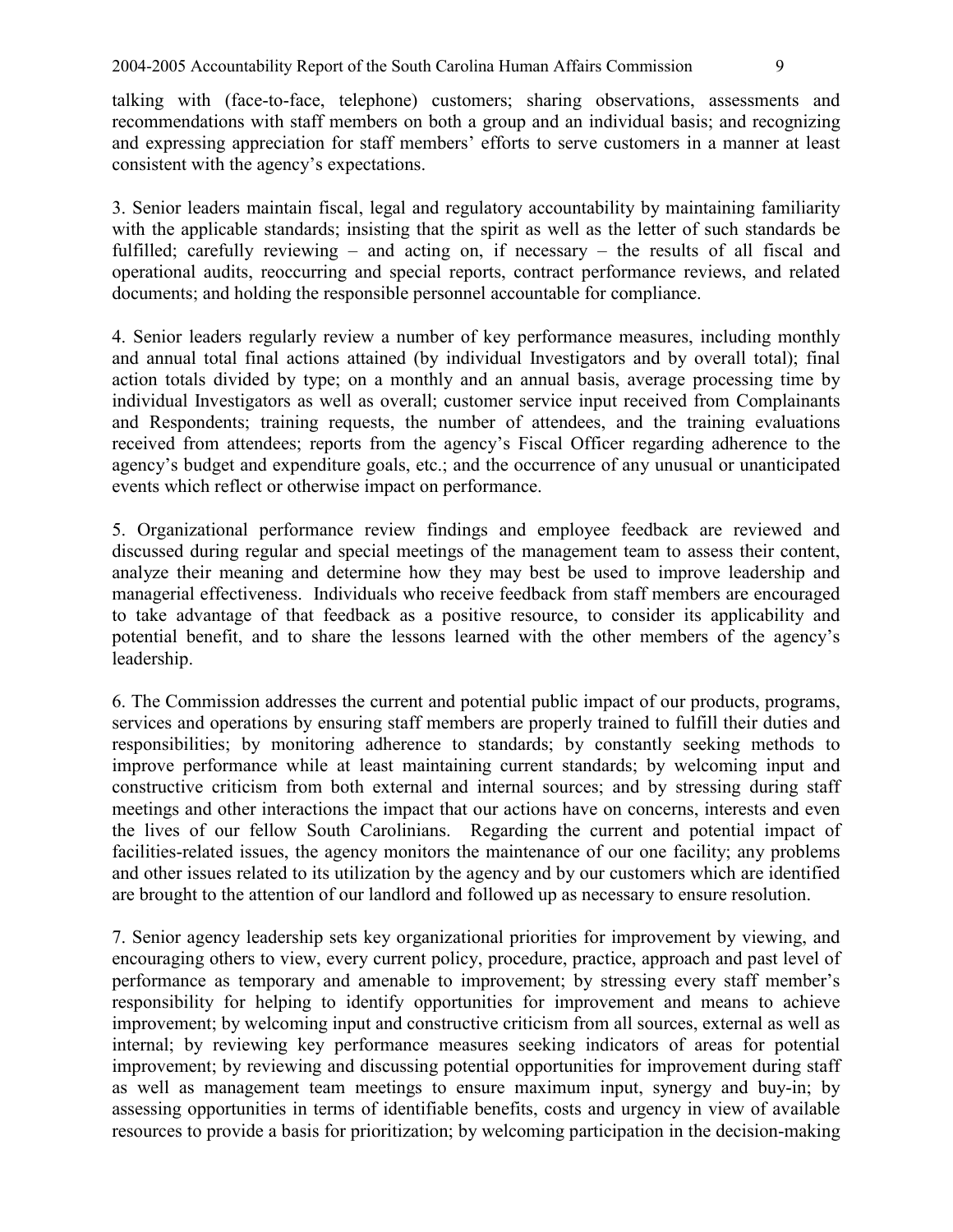process; and by utilizing empowered teams to the maximum extent possible to address improvements and how to attain them.

8. Senior leadership and the agency actively support and strengthen the community through various avenues of service. The agency annually participates in the United Way of the Midlands campaign and the Community Health Charities of South Carolina (formerly known as the Good Health Appeal) campaign, and has regularly been recognized by both for its pacesetting levels of overall participation and per-capita giving. In 2003, the Commission was selected by the United Way of the Midlands as the "Spirit of the Midlands Award" winner. Many members of the staff participate as volunteers in the local Meals On Wheels program. Information is regularly shared with staff members regarding upcoming charitable and civic activities; they are encouraged to participate consistent with their interests and responsibilities. The agency head personally and on a regular basis encourages staff members to take active, positive roles in the community through charitable, civic and service organizations, programs and activities. As an organization, the Commission maintained a membership in the Greater Columbia Chamber of Commerce for a number of years; unfortunately, it was necessary to terminate the membership during state fiscal year 2001-2002 due to the budget reductions experienced by the agency. Areas of formal agency emphasis are identified and determined by considerations of scope, relationship to state government, commitment of resources, and the breadth of staff interest.

### **Category 2 – Strategic Planning**

1. The commission's strategic planning process is conducted by a strategic planning team composed of individuals representing every area of the agency. The team, which was formerly chaired by the agency's then-Deputy Commissioner, is charged with overall responsibility for development of the strategic plan. The strategic planning team is supplemented by a number of topic-specific teams, each of which is charged with developing the specific details of and implementation approaches for its particular broad strategic area. The strategic planning team and the topic teams were assisted by the Center for Governance of the University of South Carolina's Institute of Public Affairs in developing the agency's first strategic plan, thereby ensuring that this first strategic planning effort appropriately identified needs, expectations, goals and plans commensurate with the agency's capacity and resources at that time. That first plan identified and addressed a number of areas of long-standing agency needs and opportunities for improvement. The agency is now approaching the point at which a thorough review and update of the strategic plan is appropriate.

2. The Commission's eight strategic objectives are (a) to increase the number of discrimination complaint resolutions attained, while reducing the average processing time and maintaining the qualitative standards which have consistently ensured the agency's actions withstand review by other relevant authorities, thereby providing our customers with timely, effective customer service; (b) to obtain the ability to enable Commission-provided training to generate a level of resources commensurate with its actual demand and value, thereby enabling the agency to better fulfill its preventative role; (c) to substantially enhance the level of support provided to assist local communities in developing their own means to address issues arising in and of concern to the communities; (d) to develop Spanish language fluency among a sufficient number of staff members to enable the Commission to serve the increasing number of Spanish-speaking residents who seek our services; (e) to develop fluency in American Sigh Language among a sufficient number of staff members to ensure that we are able to properly serve hearing-impaired customers; (f) to provide professional development opportunities appropriate to position and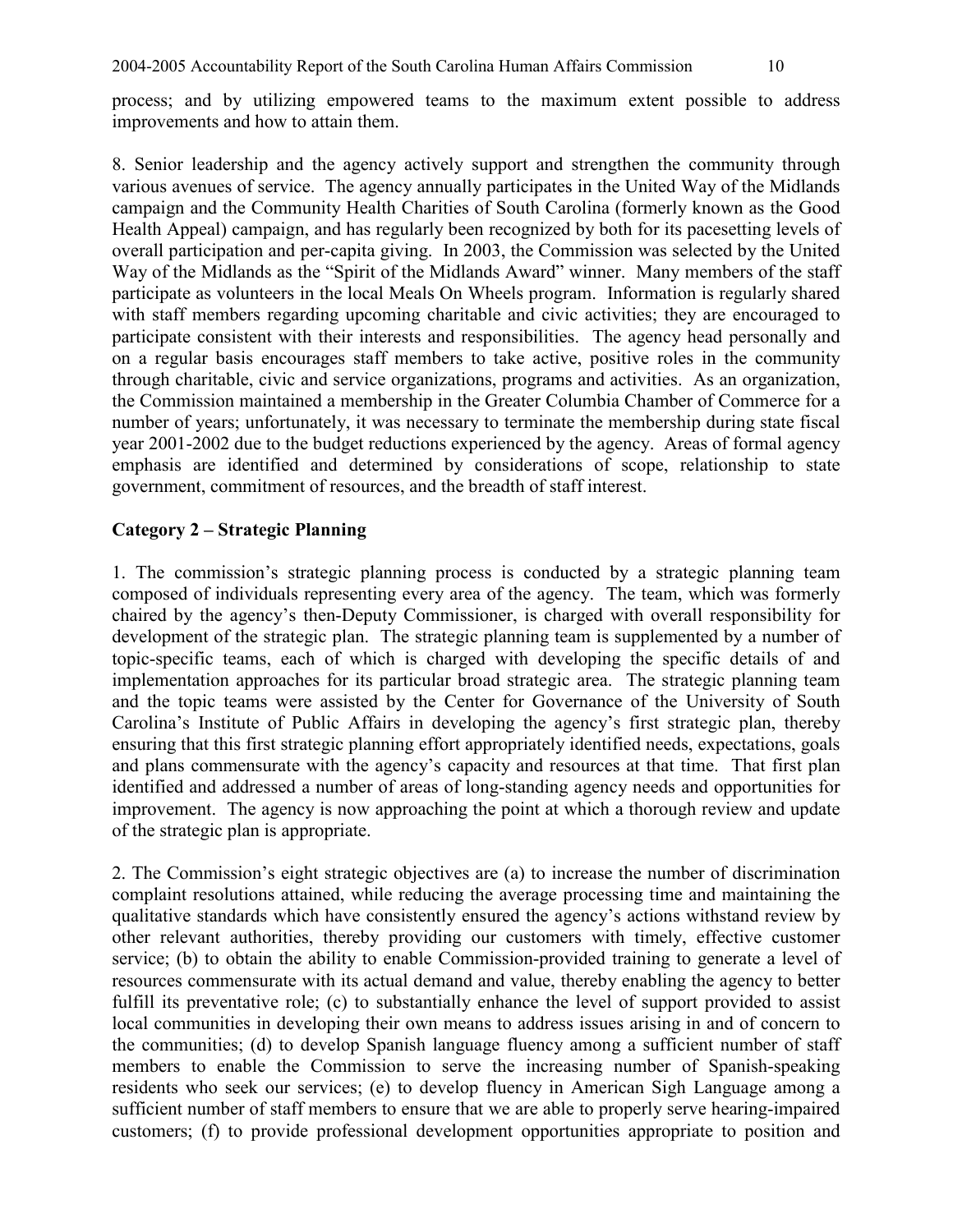performance for staff members to meet the agency's responsibility as an employer to develop our most valuable resource in order to enable individuals to reach their maximum potential to serve the state and its people, and to contribute to retention of employees of the caliber and performance which are critical to attaining and maintaining "an agency of excellence"; (g) to ensure that the agency obtains and retains the resources (financial, personnel, facilities and equipment) required to serve our customers at the qualitative and quantitative levels expected by the Legislature as well as our customers; and (h) to attain full state funding for the agency, thereby stabilizing the Commission's financial structure and reducing the historic dependence of this state agency on federal funds.

3. The Commission twice sought approval of a budget proviso which would enable it to charge training fees to other state agencies comparable to those charged by certain other state agencies for training services provided by them to their fellow state agencies and to retain those fees for Commission operations; unfortunately, both efforts were unsuccessful. A number of key action plans/initiatives were developed in support of each of the other seven key strategic objectives. However, the loss of over 43% of the agency's state appropriations due to the series of state budget reductions over the past several years meant that the resources required to implement the action plans/initiatives have not been available.

4. Action plans addressing key strategic objectives are developed by the topic team(s) focused on the particular objective. The plans are then reviewed by the strategic planning team for conformance with the overall strategic plan. Once such plans are accepted by the strategic planning team, they are submitted to the Commissioner; if approved, they are incorporated into the overall strategic plan. Action plans are tracked by the topic teams which develop them; progress (or the lack thereof, and the reasons therefore) is reported by the respective topic team chairs to the strategic plan coordinator, who reports on the status of the strategic plan to the Commissioner and to the Commission Members.

5. Strategic objectives, action plans and performance measures are communicated and deployed by the virtual agency-wide participation in their development; by publication (including to all members of the staff) of the strategic plan, the subsidiary action plans and the related performance measures; by the participation of many staff members in tracking and reporting on action plans; by participation of staff members in implementation efforts that could be made prior to the loss of the necessary state appropriations; and by frequent informal conversations regarding the strategic plan and its elements.

# **Category 3 – Customer Focus**

1. Customers are identified based on their receipt of the Commission's products and/or services. The key requirements of these customers are determined by the products and/or services they seek from the agency; from their input regarding the products and/or services sought and those received; and from their suggestions regarding other products and/or services which they believe the agency might provide.

2. Listening and learning methods are kept current with changing customer/business needs by observing the methods employed by other agencies and organizations; by being sensitive to indicators that the effectiveness and/or efficiency of present methods may be decreasing; by being receptive to input from customers, suppliers and stakeholders which may help enhance our methods even if indicators have not suggested possible decreasing effectiveness and/or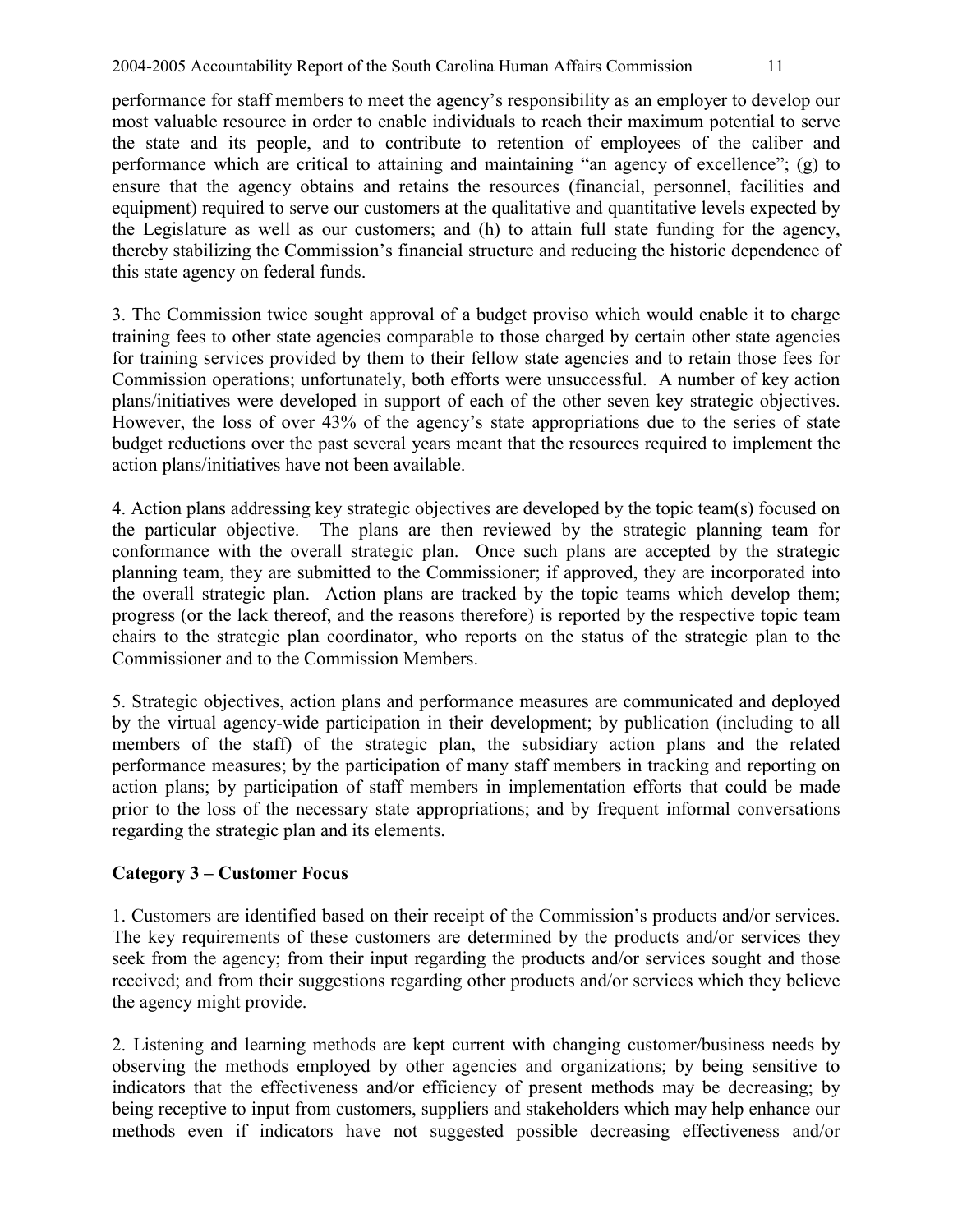efficiency of present methods; actively seeking the benefit of the observations, experience and expertise of other professionals (trainers, contracted technical service personnel, associates in professional organizations, etc.); participating in related training activities; and reviewing available related literature.

3. Information received from customers and stakeholders is reviewed by managers individually, and reviewed and discussed during agency management meetings to ensure it is thoroughly understood and that its ramifications and potential for contributing to the agency's improvement efforts are identified. Means to address the information to attain its potential benefits are identified, along with the resource commitments which will be necessary, the potential impacts (both positive and negative) on other areas and activities, and the relationship of the information and its potential benefits to the Commission's priorities. Potentially affected staff elements as well as those which may have relevant expertise are brought into the process during the assessment phase to help ensure that neither opportunities nor pitfalls are overlooked. If it is determined that the information has identified an opportunity for improvement, the evaluation has led to selection of a means to achieve that benefit, the cost of that means is justified by the benefit expected to result, the necessary resources are available or can be transferred from less productive uses, and the improvement is consistent with the agency's priorities, then with the Commissioner's approval, implementation is planned and carried out.

4. Customer/stakeholder satisfaction is measured through the content of letters and telephone calls received and face-to-face conversations; through informal feedback received by the Commissioner and others during and after public meetings and programs; and through news reports regarding the agency.

5. Positive relationships are built with customers and stakeholders by recognizing that each is a fellow human being with legitimate interests and concerns and treating each in that manner regardless of the services the agency is able to render; by ensuring that all services are rendered in at least the same genuinely courteous, professional manner that every Commission staff member would expect in a customer/stakeholder role and consistently at no less than the qualitative standards required by the agency; by ensuring that all understand the parameters within which the Commission must work, the standards with which the agency must comply, the scope – and the limits – of the agency's jurisdiction, the processes and procedures used, and the "what" and the "why" of what is done; by genuinely listening to and hearing what the customer/stakeholder has to say; by responding in a timely and substantive manner to contacts and concerns; and by ensuring that each customer/stakeholder knows that his/her honest input, whether positive or negative, is welcome and will receive appropriate consideration.

## **Category 4 – Measurement, Analysis, and Knowledge Management**

1. Operations, processes and systems are selected for measurement based on generating the information necessary to ensure compliance with the requirements of state law, regulations, rules and reporting requirements; the information necessary to track performance in terms of the areas of program activity defined pursuant to the laws the agency enforces, the jurisdiction granted by those laws and the responsibilities assigned to the agency to carry out the legislative intent embodied in those laws; the information necessary to track performance pursuant to the agency's contractual obligations and to meet the reporting requirements of those contracts; and the information necessary to respond to special reports and requests for information.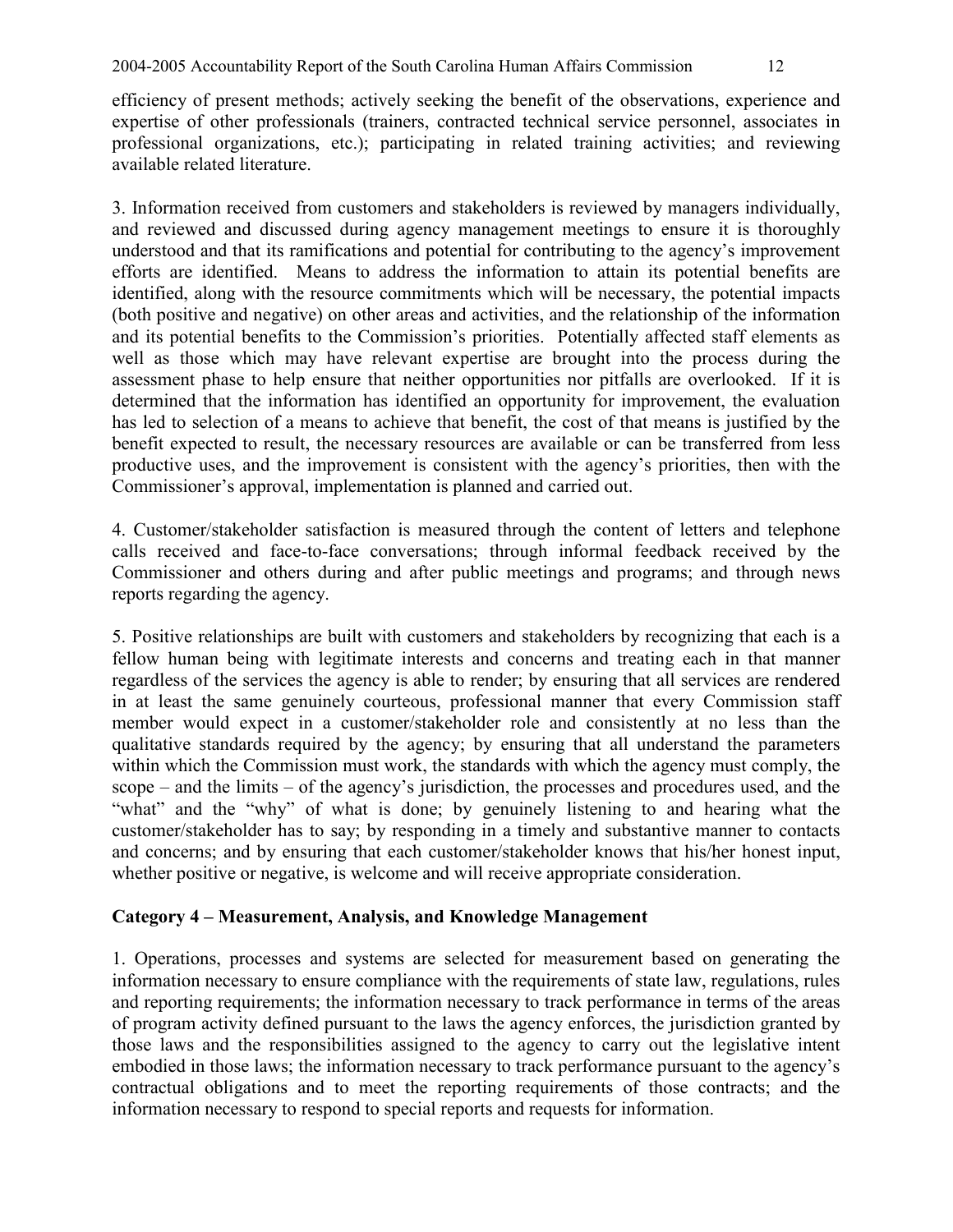2004-2005 Accountability Report of the South Carolina Human Affairs Commission 13

2. Key measures utilized by the agency include monthly and annual total final actions attained (by individual Investigators and by overall total); final action totals divided by type; on a monthly and an annual basis, average processing time by individual Investigator and overall; customer service input received from Complainants and Respondents; training requests, the number of attendees, and the training evaluations received from attendees; reports from the agency's Fiscal Officer regarding adherence to the agency's budget and expenditure goals, etc.; and the occurrence of any unusual or unanticipated events which reflect or otherwise impact on performance.

3. Data integrity, timeliness, accuracy, security and availability for decision-making are ensured by assuring that clear, shared definitions of data types and their elements are maintained and adhered to; by defining the acceptable source(s) for data of each type; by assigning authority and responsibility for data entry, maintenance and modification; by verifying data through comparison with source documents, inventories, reconciliation of variance reports, and other means as appropriate; and by maintaining data in secure yet accessible, mutually supporting systems (computer, hard copy) available for use as needed.

4. Data/information analysis is used to provide effective support for decision-making through the accurate, timely generation of routine, recurring reports regarding program areas, units and the performance of individual staff members; of information indicating variances from expected levels of performance and identifying the source(s) of those variances; of the information required to support projects, special reports and responses to non-routine requests for information; and to provide the information for ad hoc reports and to support other agency activities (for example, contract negotiations). The data/information to be included in a particular instance is determined by the need to be addressed and the level of analysis to be conducted. The results of data/information analysis are disseminated within the agency depending on their level and intended purpose.

5. Comparative data and information are selected and used to provide legitimate, meaningful bases for intra-agency (for example, comparing the agency's current performance trends with those during a comparable previous period) and inter-organizational (comparing the agency's performance with that of other agencies or organizations with comparable jurisdiction/responsibility, areas of activity, staffing/resource levels, etc.) assessment, for planning purposes, to support resource allocation/modification decisions, for reporting and control purposes, and to support other activities such as contract negotiations. The selection decisions are made based on the need to be addressed, the level of analysis required, the criticality of the comparative data and information to the decision to be made or the purpose to be served, the accessibility of the information, and the cost of the information compared to the benefit it will provide.

6. The Commission utilizes various means to manage organizational knowledge for the collection, transfer and maintenance of accumulated employee knowledge and the identification and sharing of best practices. These means include information-sharing in meetings at all organizational levels; creation and maintenance of up-to-date policies, procedures and documents (training manual, etc.); and backup of organizational knowledge systems to ensure against catastrophic loss.

# **Category 5 – Human Resources**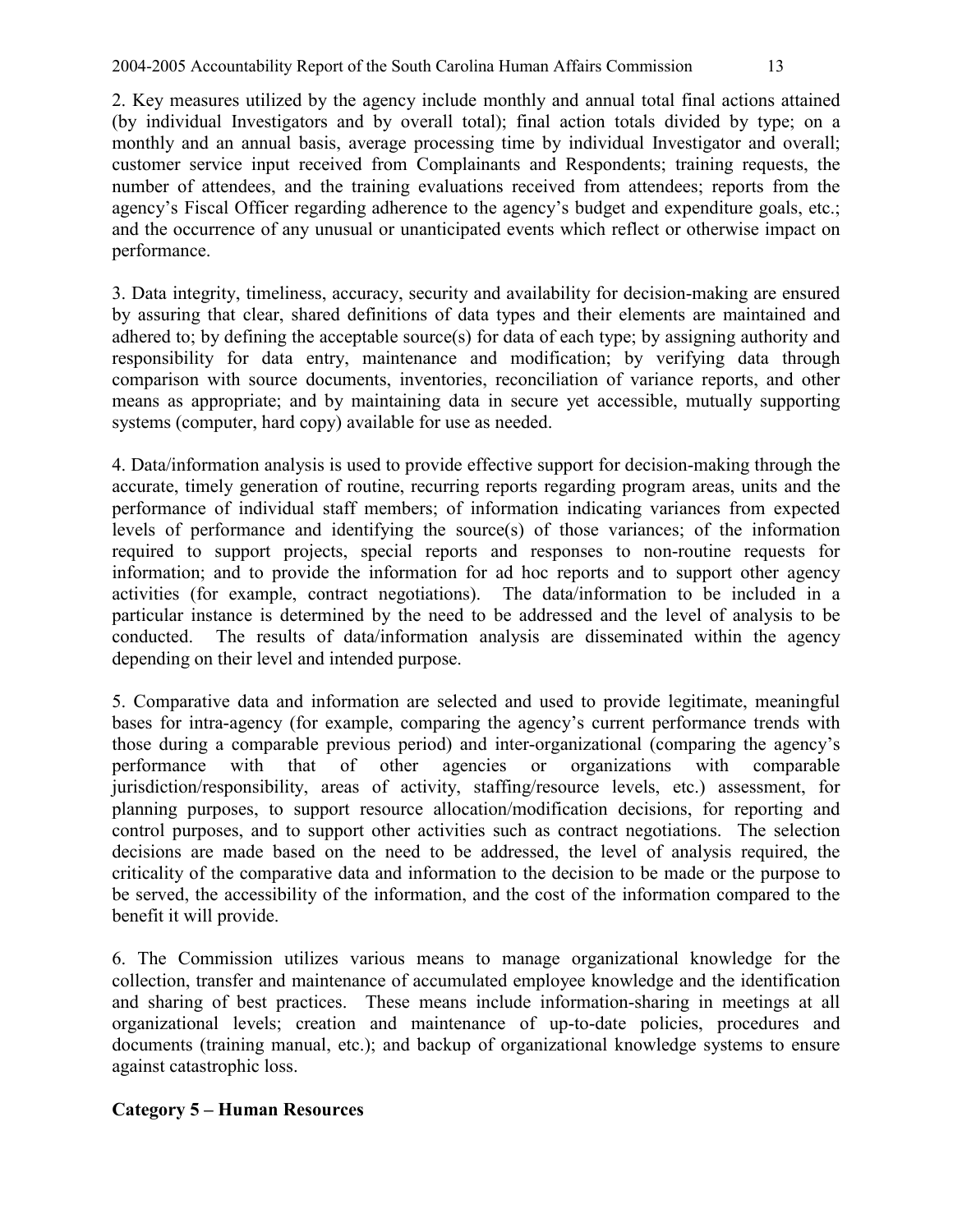1. Employees are encouraged and motivated to develop and utilize their full potential by a variety of means including accurate evaluation of performance based on clear and consistently applied performance standards; recognition of and appreciation for each individual's contribution to the agency's success; by seeking to ensure that each individual receives recognition, benefits and rewards commensurate with the level of performance attained; by actively seeking and responding to their input; by providing opportunities for participation, learning and broadening their bases of experience; by working to support and provide opportunities for professional growth and development; by maintaining a well-earned reputation for commitment to and looking out for the legitimate interests and concerns of employees; and by treating each employee as a fellow professional and stakeholder in the success of the agency.

2. Key developmental and training needs are identified through day-to-day supervisory observation, interaction and work product review; through formal performance assessment; through input received from employees regarding their interests and career goals; and through assessment of the agency's goals, current and anticipated needs, and the potential impact of external factors (new legislative mandates, demographic changes, budget reductions, etc.) on the agency's operations and resources.

Key developmental and training needs are addressed through on-the-job training in positionspecific skills; providing opportunities for employees who are proficient in their current positions to assume additional, higher-level or more demanding responsibilities or to gain experience in the activities of other positions and/or other units; through formal training provided in-house (for example, training conducted by the agency's personnel on using the agency's EEOC-provided Charge Data System software) and by outside trainers (The agency, for example, provided mediation training to selected staff members conducted by a recognized professional practitioner.); through agency-supported attendance at professional conferences and programs; and through agency-supported participation in formal professional development programs presented by various educational institutions and other organizations. (An example of the last item is the Certified Public Manager program, presented by the Human Resources Development Services Unit of the Budget & Control Board's Office of Human Resources, successful completion of which leads to receipt of the nationally recognized Certified Public Manager professional credential. Currently, four agency staff members have earned the CPM credential. Due to budget reductions, the agency has not been able to fund the cost for additional staff members to participate in the CPM program or, for that matter, in other professional development opportunities at a significant level for several years.)

The agency's strategic plan includes a comprehensive approach to addressing the agency's short and long-term development needs. However, the state's financial constraints and the resultant reductions of the agency's budget have ended these efforts at least for the foreseeable future to the extent that there is anything more than a *de minimus* cost involved to the agency unless the employee is willing and able to pay most if not all of the cost to participate. The agency's inability to make needed investments, especially in professional development activities and specifically in management/leadership development, can reasonably be expected to have shortterm (for example, loss of high performers who can no longer expect either financial compensation growth commensurate with their performance and role or opportunities for professional growth which might offset financial considerations at least to some degree) and long-term (for example, reduced ability to compete for and successfully recruit the future high achievers who will be critically necessary to any realistic effort to do even "more with less" and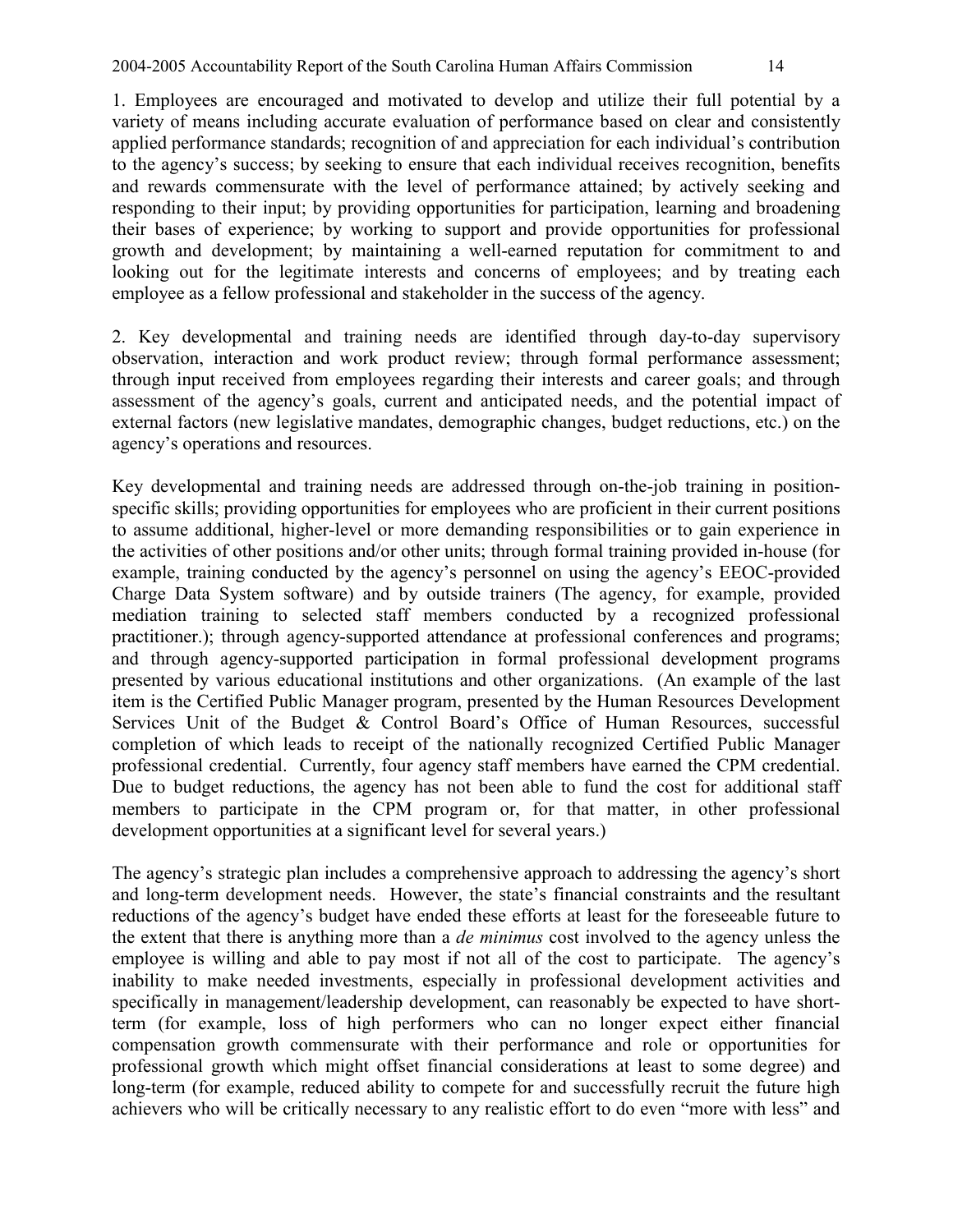to replace those who have departed and those who will do so) adverse impacts on the agency which will become increasingly severe.

3. The agency's employee performance management system supports high performance by unambiguously defining standards for levels of performance; by accurately measuring actual performance and consistently evaluating actual performance in terms of the applicable standards; by providing performance feedback the employees on annual, monthly and even daily bases; by providing immediately available support to assist in overcoming obstacles to performance improvement; by ensuring that employees are made aware of and reminded of their actual potential for high performance and that such performance is recognized by others; and by recognizing and acknowledging individual and group performance achievement, thereby reinforcing the performance efforts which led to the accomplishment.

4. Employee well-being, satisfaction and motivation are assessed and measured through direct contact (conversations, verbal input received from employees, etc.), written input received from employees, and day-to-day observation of performance, attendance, demeanor and related indicators. A professionally developed survey of agency employees was to be conducted by the Human Resources Development Services Unit of the Budget & Control Board's Office of Human Resources pursuant to the Commission's strategic plan; however, due to the expense involved and the Commission's financial constraints, the survey effort has been placed on hold.

5. The Commission maintains a safe and healthy work environment by monitoring conditions of our one facility, identifying areas of need, bringing these matters to the attention of our landlord, and conducting appropriate follow-up; by controlling access to our offices (electronically controlled locks on entrance doors which can only be activated by the receptionist or by a staff member using his/her individual key card) and by requiring that all visitors sign in, wear a visitor identification tag, and be escorted while in the office by the individual he/she came to see; and by participating in the state's Carolina Healthstyle program.

6. The South Carolina Human Affairs Commission is involved in the community at both the agency and the individual staff member level. The agency participates in the annual campaigns of the United Way of the Midlands and of the Community Health Charities of South Carolina, and has regularly been recognized by both for its pacesetting levels of overall participation and per-capita giving. In 2003, the United Way of the Midlands selected the Commission as the recipient of the "Spirit of the Midlands" Award. Many members of the staff participate in the local Meals On Wheels program. Information is regularly shared with staff members regarding upcoming charitable and civic activities; they are encouraged to participate consistent with their interests and responsibilities. The agency head personally and on a regular basis encourages staff members to take active, positive roles in the community through charitable, civic and service activities.

# **Category 6 – Process Management**

1. The Commission's key processes that produce, create or add value for our customers are those for discrimination complaint intake, investigation and resolution services; for affirmative action consulting services (including preparation of the annual report on the affirmative action status of state agencies as required by the Legislature); for the provision of training services; and for community relations consulting services. These processes contribute to the agency's success by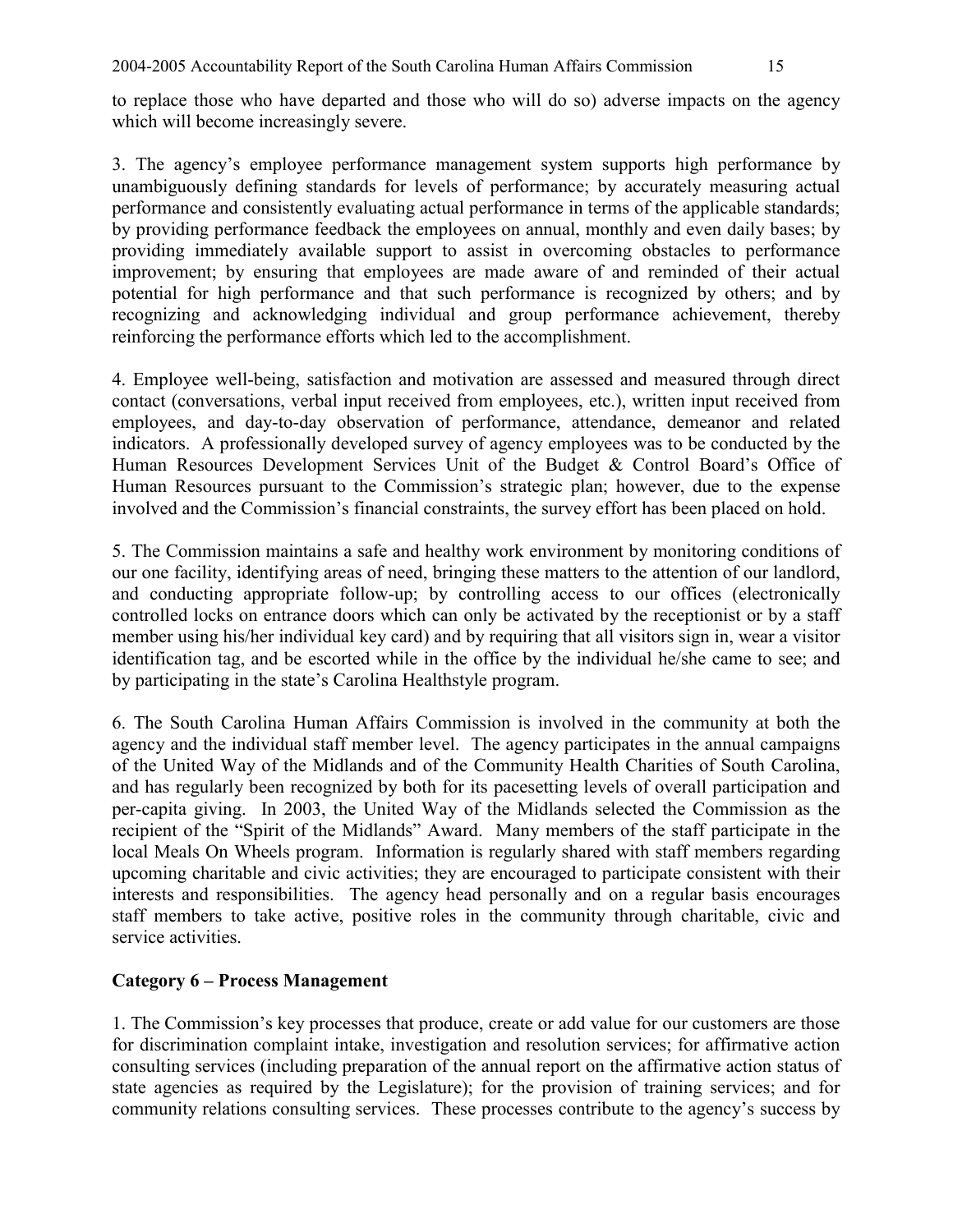enabling the provision of the services mandated by the state laws implemented by the agency to the citizens of South Carolina.

2. Organizational knowledge is incorporated into process design and delivery through the participation, both formal and informal, of and the ongoing solicitation of input from all affected personnel.

New technology is incorporated into the agency's design and delivery systems through identification of opportunities to qualitatively and quantitatively enhance operational activities through the application of new technology; evaluation of what impacts, if any, the new technology will have on other systems currently in use within the agency and what actions may be required to address such impacts; assessment of what new skills/knowledge will be required to implement the new technology and how, where and at what cost the new skills/knowledge can be obtained; development of the necessary training/learning opportunities; monitoring the incorporation process, the new technology and the overall affected system(s) to identify and address unanticipated problems; and maintenance of predecessor ("legacy") systems, if any, during a testing/transition phase.

Changing customer and mission-related requirements are incorporated into the agency's design and delivery systems through assessment of the present and anticipated future impacts of those changes on the agency's systems, capacities and resources; assessment of how the changes may be incorporated in a manner which, at worst, does not reduce current levels of effectiveness and efficiency, and preferably enhances those levels; evaluation of what modifications in agency policies, procedures and activities will be necessitated due to incorporation; development of an plan and a schedule for an orderly incorporation process; and monitoring of the incorporation process and its results to identify needed adjustments.

Cost controls and other efficiency and effectiveness factors are incorporated through identification of applicable costs and assessment of those costs in light of agency priorities; detailed budgeting and regular review of budget and variance reports; ongoing monitoring of actual vis-à-vis expected results, with corrective action taken in a timely manner; comparison of activities and performance with those of comparable agencies; and an agency-wide emphasis on identifying opportunities for continuous improvement in every activity and area.

3. The Commission's key processes include built-in "checks and balances" (approval, monitoring, review, and reporting processes) which ensure that day-to-day operation meets key performance requirements, and that problems which may detract from meeting those requirements are identified and can be addressed before becoming serious enough to endanger compliance.

4. The Commission's key support processes are administration, fiscal, information resources, legal counsel, personnel, and procurement. The performance of these processes is reviewed on ongoing formal and informal bases by the Commissioner as well as the staff members who fulfill<br>the respective roles. The processes are improved and updated based on the resultant The processes are improved and updated based on the resultant opportunities for improvement identified, as well as based on both input received from and requirements established by other relevant agencies (Comptroller, IRM, OHR, etc.).

5. Key supplier/contractor/partner interactions and processes are managed and supported to improve performance through designation of specific agency personnel as the agency's contact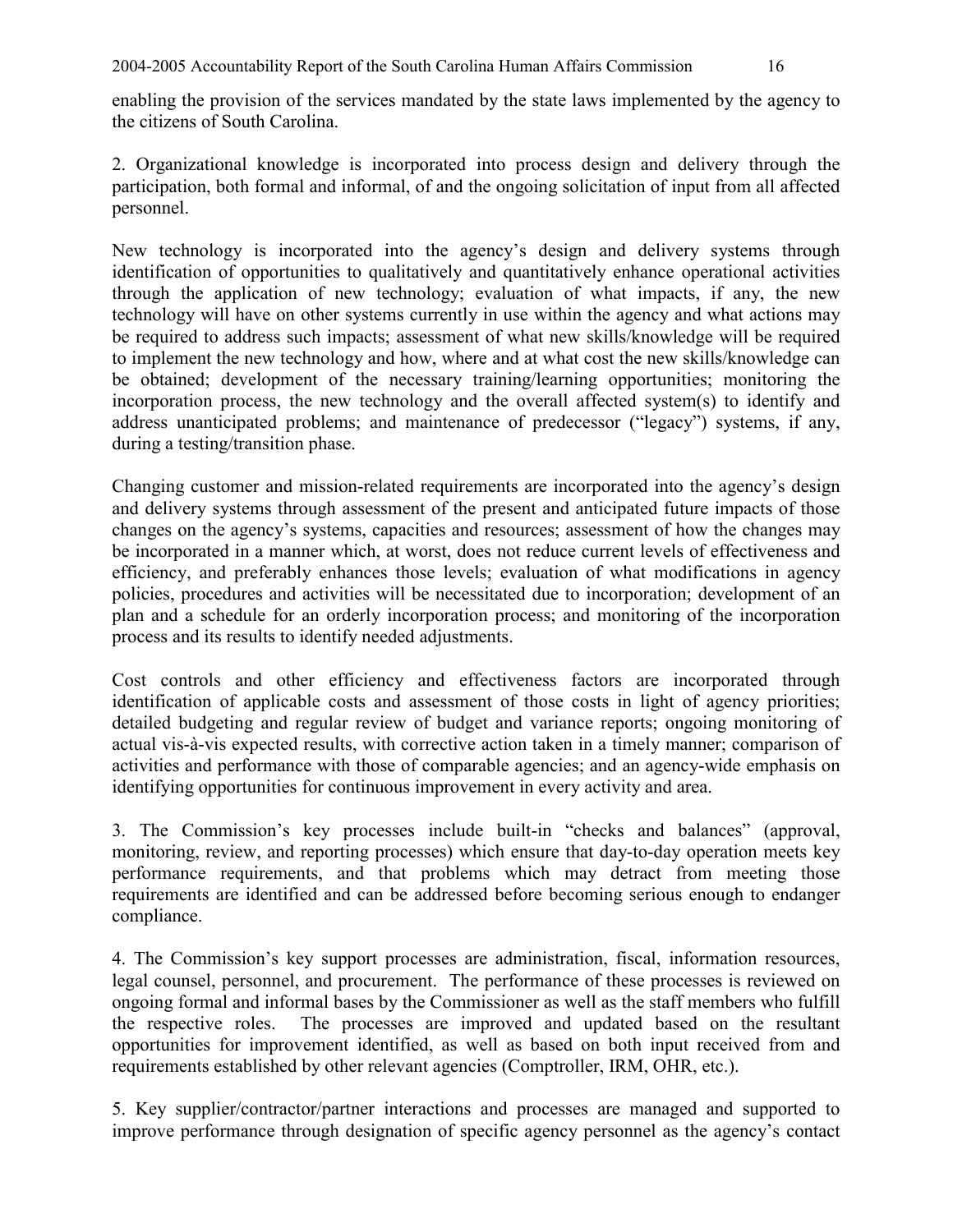points for all matters affecting specific relationships (for example, the Procurement Officer for vendor contacts, the Executive Assistant to the Commissioner for EEOC and HUD contacts). The designated points of contact are responsible for developing and maintaining the relationships necessary to manage and support the respective interactions and processes.

## **Category 7 – Results**

7.1 Performance levels and trends for key measures of customer satisfaction:

a) Input from Complainants is disproportionately received from those individuals whose complaints result in findings, based on the evidence gathered during the investigation of their complaints of discrimination, which are not in their favor. These individuals consistently state their dissatisfaction with the decision, and often comment that the process was not "fair" (although they were informed when filing that the role of the Commission is to conduct impartial, objective investigations and to issue decisions based solely on the evidence).

b) Input from Respondents appears to be received on a more representative basis. Respondents frequently note that the Commission's processing is more timely than that of other similar agencies with which they have experience and, regardless of the nature of the decision issued, often cite in positive terms the agency's objectivity, professionalism and courtesy.

c) Training participants provide input using a questionnaire which, in addition to seeking narrative comments regarding the training received, provides ranking scales  $(1 =$  below average,  $3 =$  average,  $5 =$  exceptional) for five key measures. The pattern of responses based on these numerical rankings has consistently been an average of "4" on both the individual elements and overall.

7.2 Performance levels and trends for key measures of mission accomplishment and organizational effectiveness:

a) The Commission's complaint processing begins with the intake process. The Intake Division is the first point of contact with the agency for individuals seeking to file complaints of unlawful discrimination or otherwise seeking information regarding the potential to do so. The intake process includes initial contact (in person, by telephone, mail or by e-mail), obtaining relevant information from the potential Complainant, review and assessment of that information, referral of individuals to other appropriate agencies or resources if the information provided does not indicate a matter subject to the Commission's jurisdiction and such alternatives are available to address the issues presented, preparation of a formal complaint of discrimination in those instances in which a cause of action subject to the agency's jurisdiction is indicated, entering the new complaint into the agency's caseload, and transfer of the newly filed complaint for processing. During state fiscal year 2004-2005, the agency's Intake Division received approximately 27,000 inquiries, of which 2,148 were referred to other agencies or resources and 1,702 resulted in the filing of formal complaints of unlawful discrimination subject to the Commission's jurisdiction.

During state fiscal year 2004-2005, a total of 2,300 new complaints of employment discrimination were filed with the commission (including complaints initially filed with the EEOC and transferred to the Commission for processing), representing an increase of 666 complaints over state fiscal year 2003-2004. A total of 1,453 final actions (including 101 final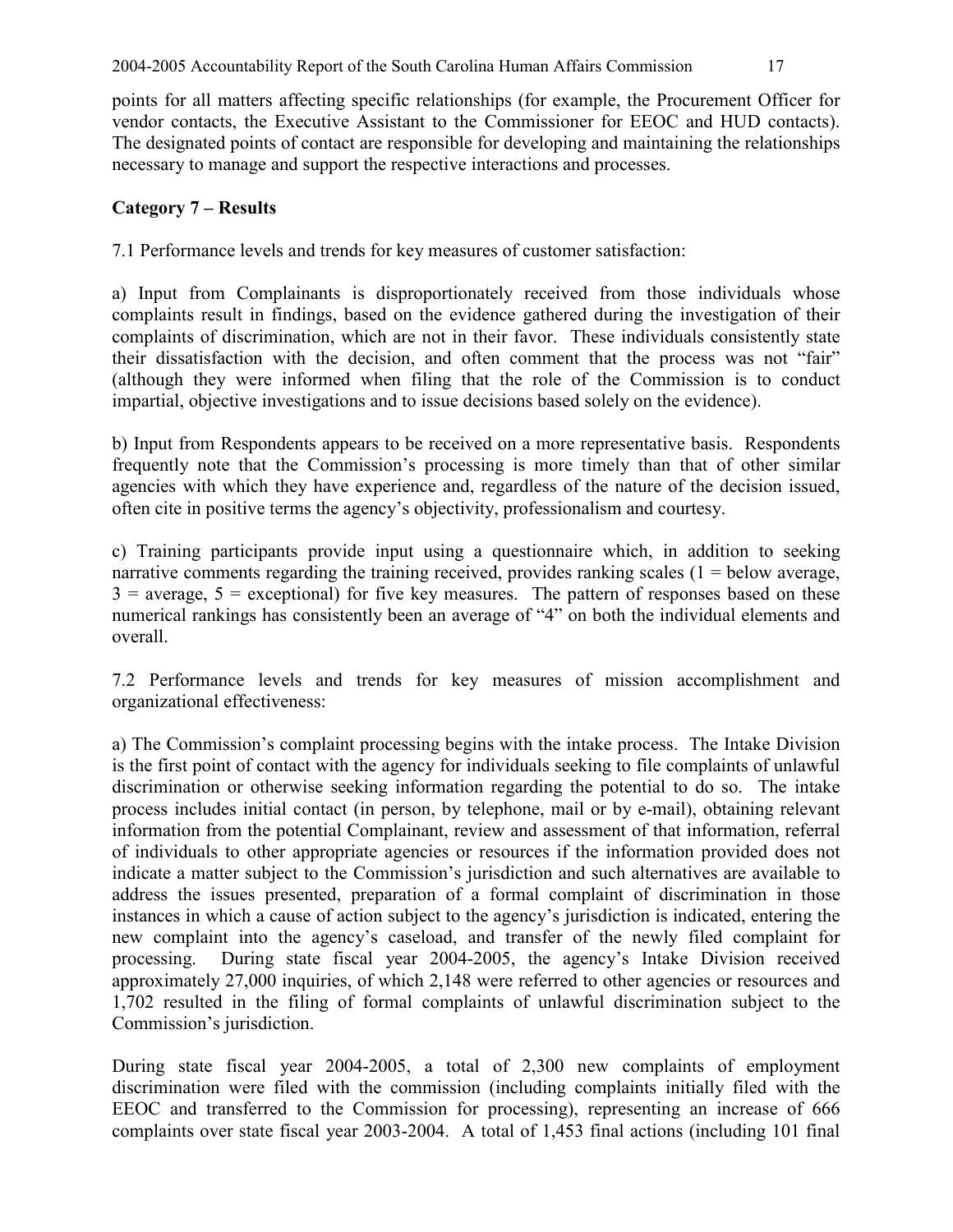actions attained as the result of successful mediations) were attained during the fiscal year. The agency's average processing time increased to 173 days during the fiscal year from 158 days during the preceding fiscal year, but remained seven days below the agency's goal of 180 days. The increase in average processing time is directly attributable to the additional demands the increased caseload placed on the investigative staff which did not increase in size. The 1,453 final actions attained during 2004-2005 generated a total of \$726,500 in EEOC contract funds which were critical to the continued viability of the agency.

Graph 7.2a-1 which follows presents the number of complaints of employment discrimination filed and the number of final actions attained during each of the last seven state fiscal years. The graph reveals that the number of complaints filed has varied from a low of 1,230 in state fiscal year 1998-1999 to the new high of 2,300 during state fiscal year 2004-2005, and that the number of final actions remained relatively stable throughout the period until the significant increase during state fiscal year 2002-2003 – a total almost equaled during 2004-2005 – despite the stable or declining resources available for complaint processing during that seven fiscal year period. The agency is staffed to produce 864 final actions per year at current qualitative standards; the performance attained beyond that level is attributable to the extraordinary dedication and hard work of the investigative staff, and a level of output which will decline significantly (with a corresponding decline in EEOC contract funds generated) when the productivity of the two Investigators scheduled to retire during the 2005-2006 state fiscal year is lost.





The Commission attained a total of 8,942 final actions during the seven state fiscal years presented by the preceding graph. It should be noted that during this seven-year period, no final action attained by the South Carolina Human Affairs Commission was overturned by the EEOC, and that only one final action was overturned by any court, whether state or federal. (That one final action was overturned on appeal by the United States Fourth Circuit Court of Appeals based on evidence which was not available during the Commission's investigation of that complaint.) This point is particularly significant, since it reflects the quality, thoroughness and professionalism embodied in the agency's complaint processing and the resultant final work product.

Since the creation of the South Carolina Human Affairs Commission in 1972, the agency has attained final actions in 25,482 complaints of employment discrimination. During that same period, settlements with a total monetary value of \$21,267,528 have been attained.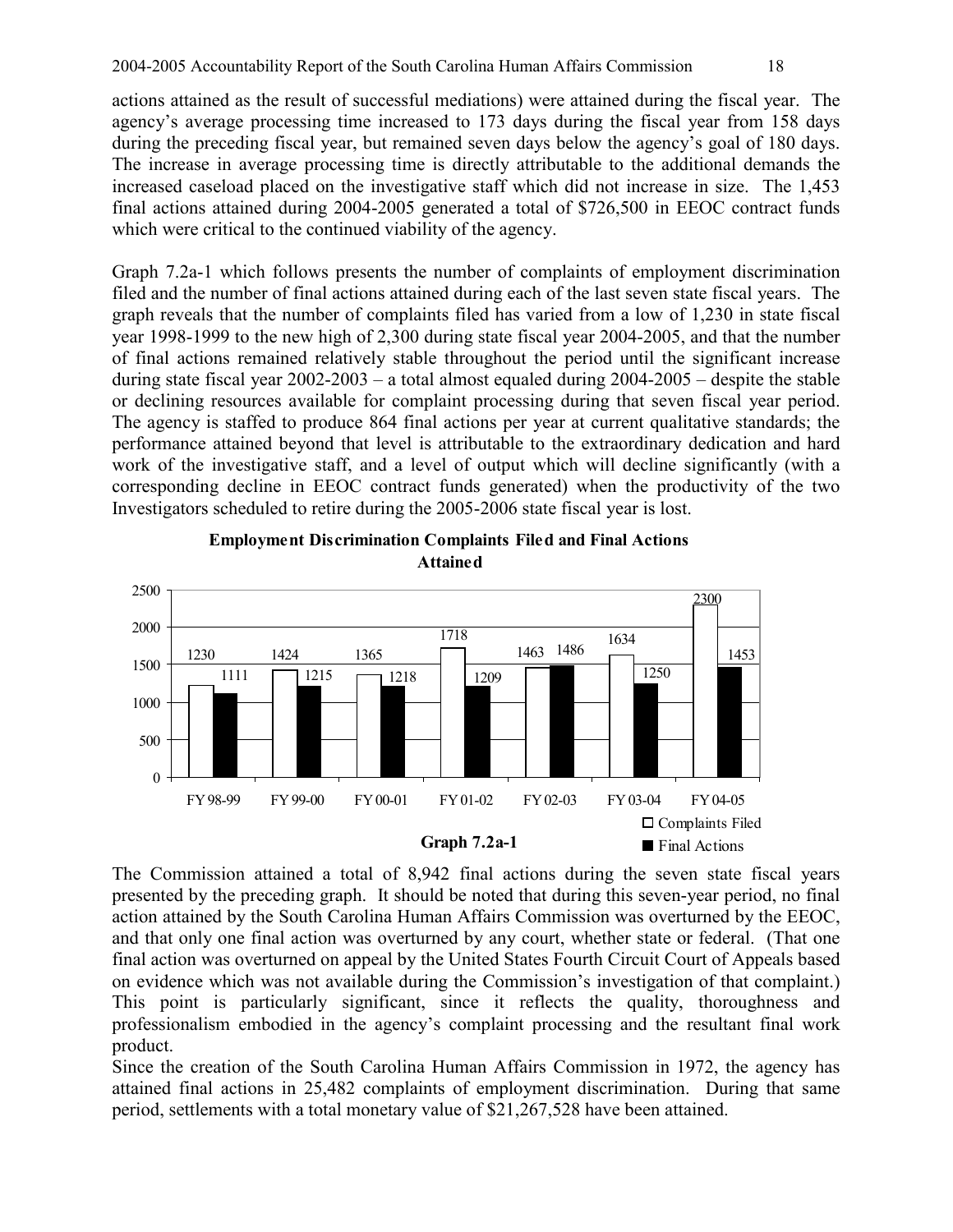The final aspect of employment discrimination complaint processing is the right of a Complainant to proceed to litigation if he/she does not attain the relief sought through the administrative process. Attorneys representing either Complainants or Respondents in such litigation regularly request copies of the investigative file regarding the matter under litigation. These requests, under either the South Carolina Human Affairs Law or the Freedom of Information Act, totaled 246 in 2002, 200 in 2003, and 310 in 2004. The requests, which require significant time and effort for response, are handled by two individuals, the agency's Legal Counsel (the agency's only attorney) and the Legal Secretary in addition to their many other responsibilities.

b) During state fiscal year 2004-2005, a total of 163 mediations were conducted. A total of 101 of these mediations were successful in attaining resolutions of the subject complaints. Graph 7.2b-1 which follows presents data on the number of mediations conducted and the number of successful resolutions attained during the last seven state fiscal years. Three points are immediately apparent from the information presented in the graph. First, the number of successful mediations has remained relatively constant (in excess of 100) over the most recent four fiscal years. Second, the percentage of mediations which resulted in successful resolutions was consistent at around 40%+ over the four fiscal years from 1999-2000 through 2002-2003 (41%, 37.5%, 40.6% and 48.6%, respectively). Third, although the number of mediations conducted over the period of the four most recent fiscal years declined from a high of 254 in fiscal year 2001-2002 to 163 in fiscal year 2004-2005, the rate of successful mediations as a percentage of mediations conducted consistently increased over that four-year period (40.6%, 48.6%, 54.6% and over 61.9%, respectively). The record of successful mediation resolutions, in both absolute and relative terms, over the most recent four state fiscal years is attributable to the increased knowledge of and interest in the mediation process on the part of both Complainants and Respondents, as well as the professionalism and skills of the Commission's mediation staff.



#### **Employment Discrimination Complaint Mediation Activity**

c) During state fiscal year 2004-2005, a total of 88 complaints of fair housing discrimination were filed with the Commission, and final action was attained on 89 complaints. The 89 final actions generated \$160,200 in HUD contract funds which were critically needed for agency operations.

Graph 7.2c-1 which follows reveals two key points. First, both the number of fair housing complaints filed and the number of final actions attained remained generally stable during the first four reported state fiscal years. Second, over the four most recent fiscal years the number of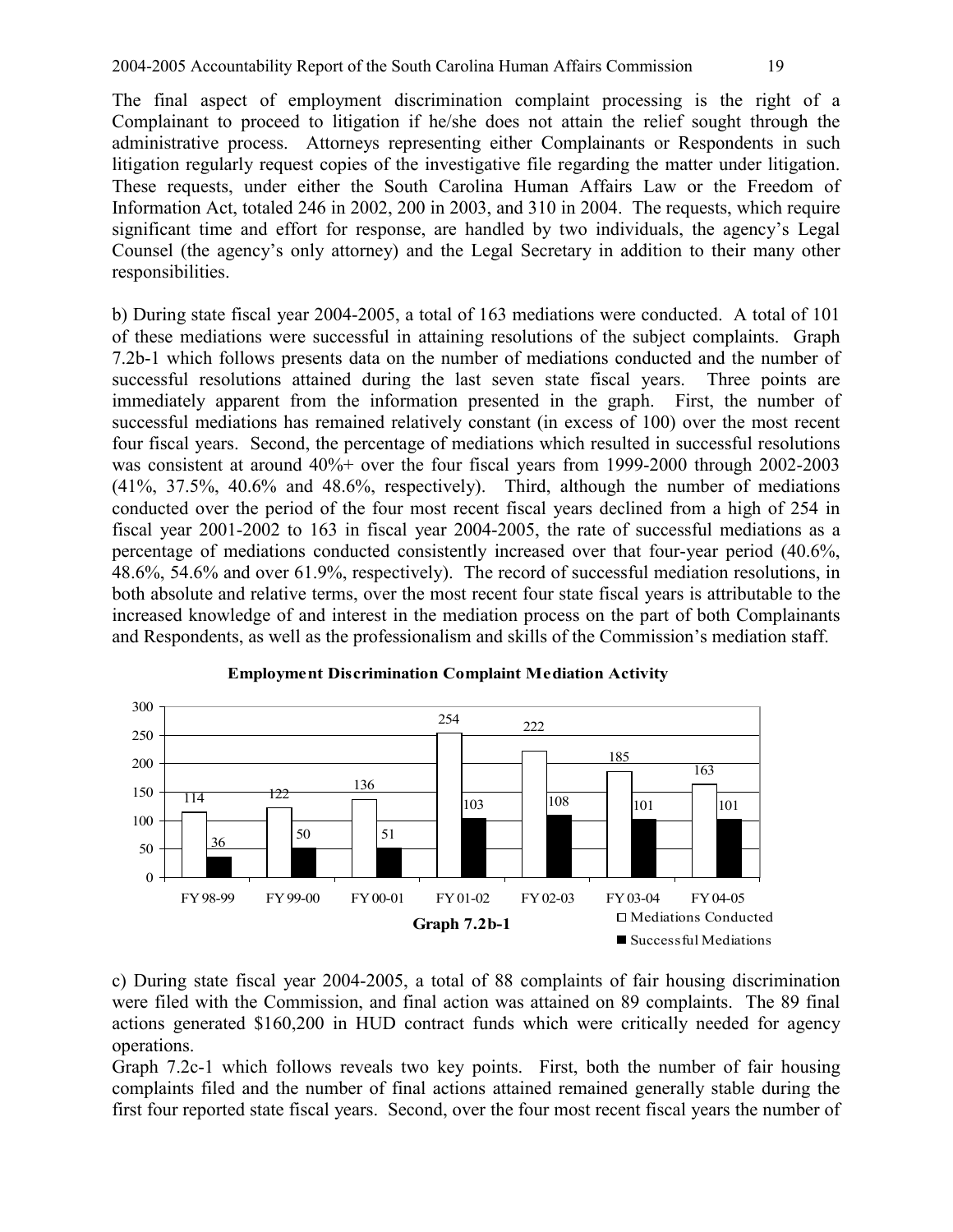fair housing complaints filed has steadily increased as did the number of final actions until the slight decrease (three final actions) in 2004-2005.



**Fair Housing Complaints Filed and Final Actions Attained**

d) A total of 75 new complaints of discrimination in other than employment or housing were filed with the Commission during state fiscal year 2004-2005. During the year, a total of 98 final actions on such complaints were attained by the Community Relations Division. Graph 7.2d-1 presented below reveals that both the number of such complaints filed and the number of final actions attained has varied substantially over the seven-year period.



**90(e) Complaints Filed and Final Actions Attained**

e) During state fiscal year 2004-2005, a total of 16 local community relations councils chartered by the Commission were operational within the state, and 17 more councils were in the planning and development stage. Graph 7.2e-1 which follows presents the number of operational community relations councils and the number of councils in planning and development during each of the last seven state fiscal years. The number of operational councils declined from a high of 29 in state fiscal year 1998-1999 to a low of 14 during both 2002-2003 and 2003-2004 due to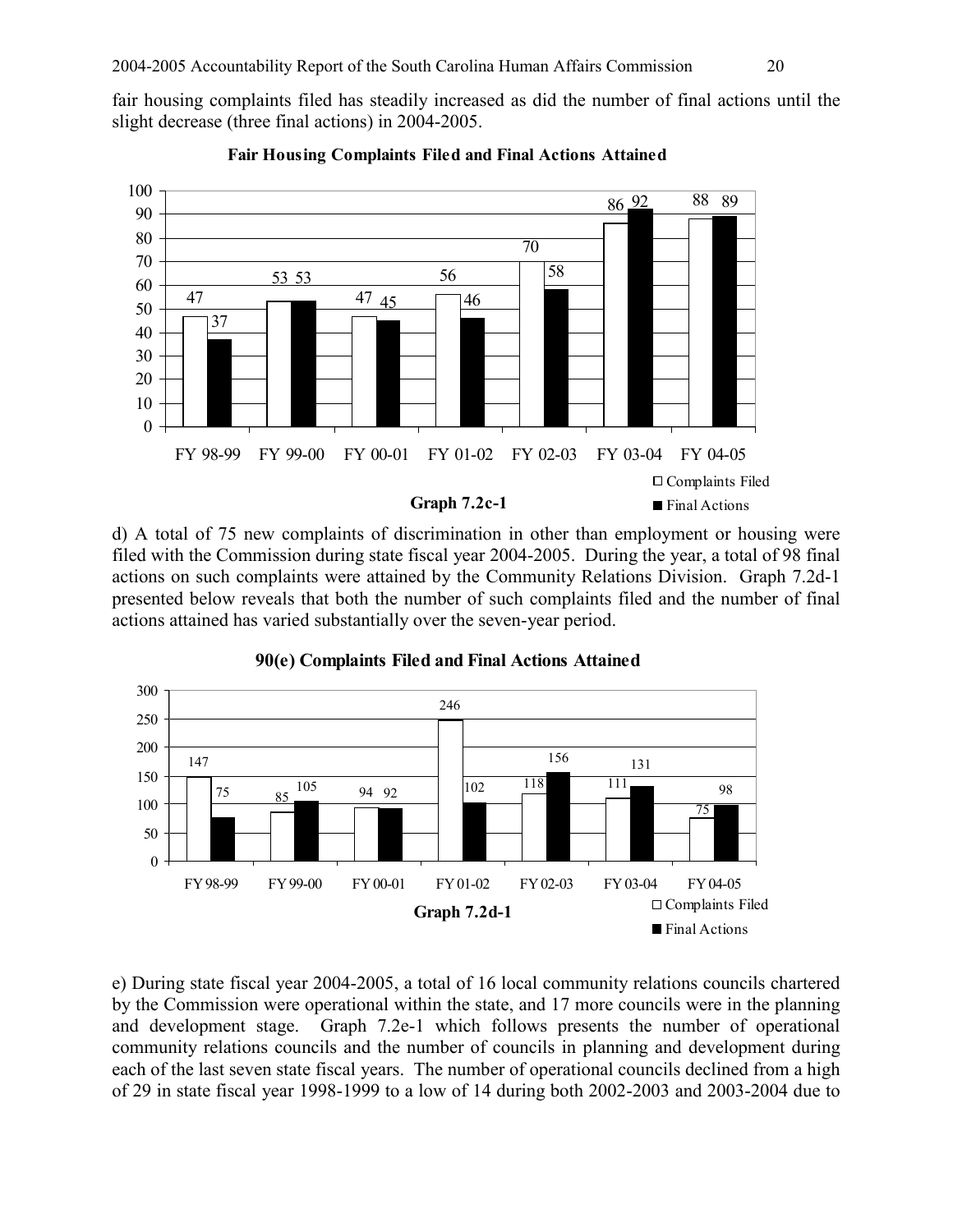the need to reorganize a number of councils, and then increased by two operational councils in 2004-2005.



#### **Operating and Planned Community Relations Councils**

f) Seventy-five (75) state agencies (97.4% of 77 reporting agencies) attained at least 70% of their affirmative action goals during state fiscal year 2004-2005. Graph 7.2f-1 below reflects that the number of state agencies attaining this standard has been generally stable over the most recent three fiscal years following two years of increase.



### **State Agencies Attaining 70% of Their Affirmative Action Goals**

g) Graph 7.2g-1 which follows depicts the number of state agencies which earned exemption from the Commission's affirmative action reporting requirements during each of the past seven state fiscal years due to having attained their affirmative action goals. The number of such agencies holding exemptions remained perfectly stable at 13 during the five state fiscal years of 1999-2000, 2000-2001, 2001-2002, 2002-2003 and 2003-2004. During state fiscal year 2004- 2005, all agencies – including those which had previously been exempted – were required to prepare and file new affirmative action plans using the 2000 Census data; it is for this reason that the graph reflects a "0" for 2004-2005.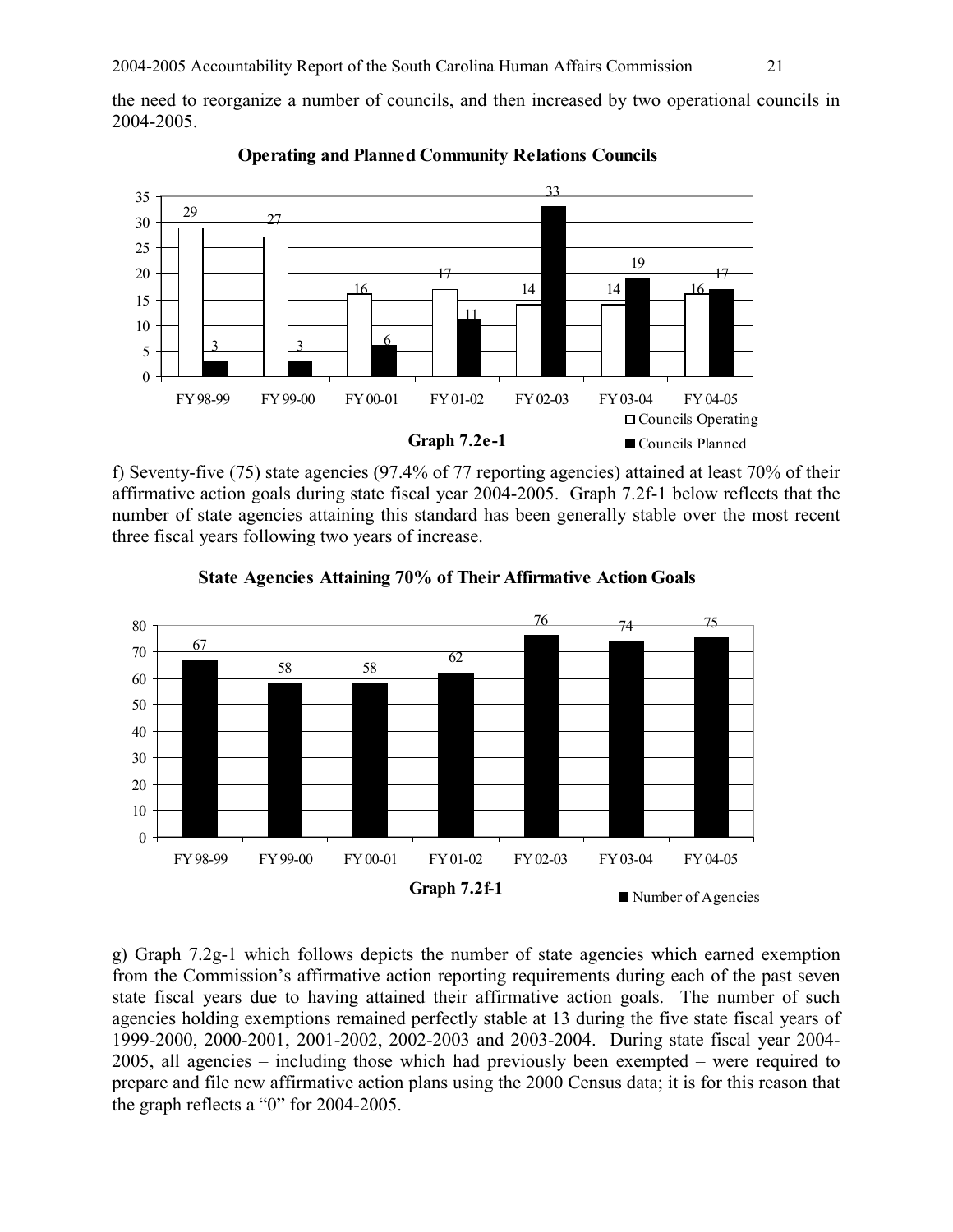



During state fiscal year 2004-2005, the agency's Division of Staff Development, Training and Technical Services conducted 40 seminars and 2 forums during which training was provided to a total of 1,663 participants representing state government, local government and the private sector. For purposes of comparison, total training opportunities presented and total participants by state fiscal year were: 2001-2002 (71 and 3,821), 2002-2003 (69 and 2,938), and 2003-2004 (50 and 1,582). It must be noted that during the three most recent state fiscal years, the Division staff members had the additional part-time duty of providing mediation services (to supplement the work of the agency's one full-time Mediator), and they have done so quite successfully. Accordingly, the training figures presented represent the continuation of a remarkable level of performance for a group of five persons who are also charged with responsibility for carrying out the agency's affirmative action consulting and reporting activities, including preparation of the annual report on the affirmative action status of state agencies required by the Legislature.

7.3 Based on audit reports and monitoring of budget data (actual to planned), the Commission continues to control expenditures within budget levels while seeking to maintain service levels across the diverse set of responsibilities assigned to the agency by the various laws it administers.

7.4 Since the agency's financial constraints have prevented the Commission from proceeding with the planned employee survey, formal measures of employee satisfaction are not available at this time. However, it should be noted that the agency has thus far maintained its established level of performance despite the adverse consequences of repeated budget reductions, which strongly suggests that employee dedication and commitment have not wavered, although it would be unrealistic to claim that morale has not eroded under the ongoing negative reinforcement attributable to financial difficulties, the actions taken to address them, and the lack of opportunities for career growth. Indeed, what the agency accomplished in a positive vein as reflected in this report is attributable solely to the dedicated efforts of its employees on behalf of the people of South Carolina. Employee involvement in terms of charitable and civic participation has not evidenced any decline. The agency's financial constraints have, as previously noted, eliminated agency-supported employee development efforts other than those which can be provided at virtually no cost or those for which employees are willing and able to pay for themselves. If it continues, this inability to make appropriate investments in staff development will adversely affect both the agency's future and the legitimate expectations of its